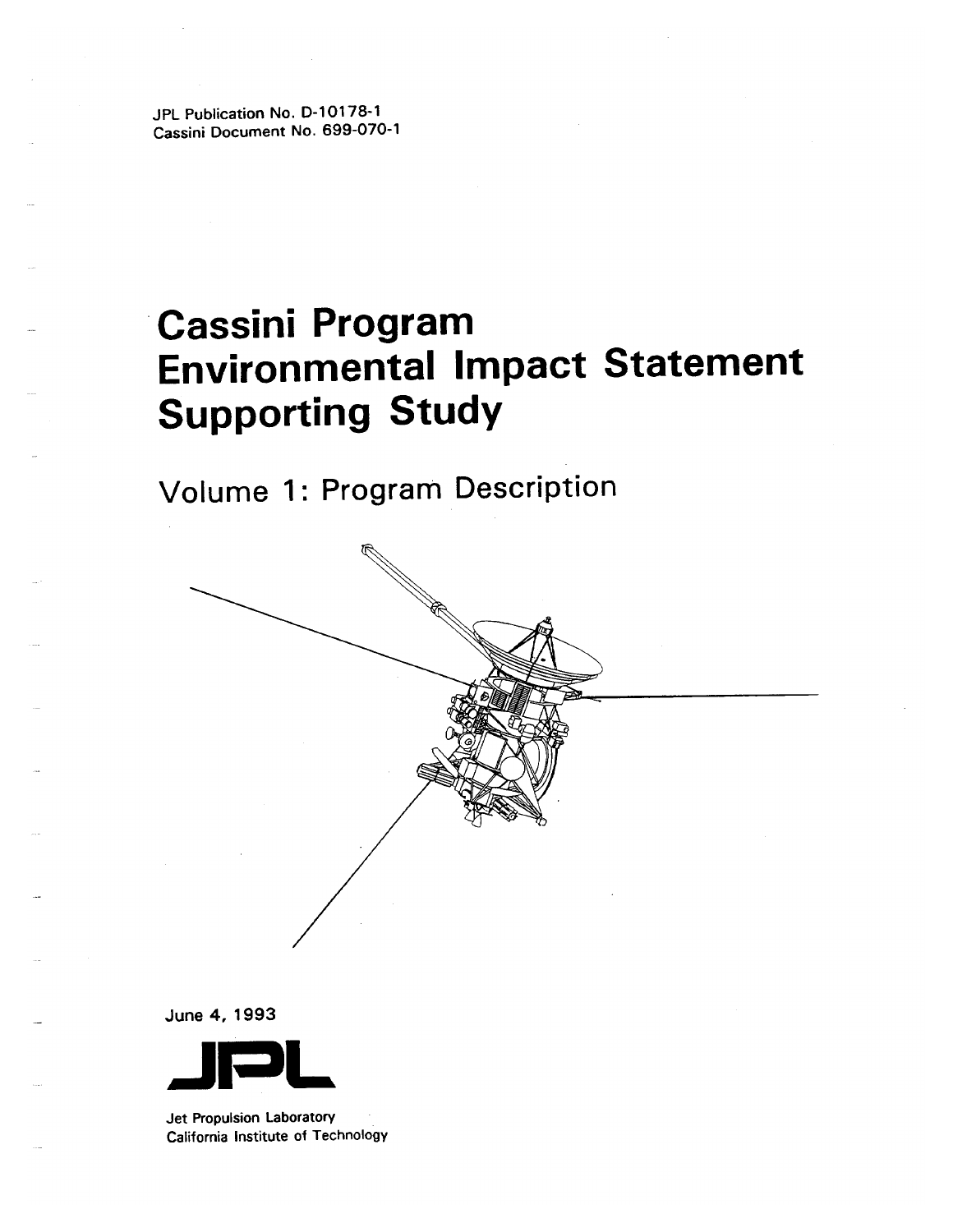# CONTENTS

GLOSSARY OF TERMS AND ACRONYMS ................................ ............ vii

| $\mathbf{1}$ |     |       |                                                                                                        |
|--------------|-----|-------|--------------------------------------------------------------------------------------------------------|
|              | 1.1 |       | PURPOSE OF THE ENVIRONMENTAL IMAPCT STATEMENT SUPPORTING                                               |
|              |     |       |                                                                                                        |
|              | 1.2 |       | CASSINI'S ROLE IN NASA'S EXPLORATION OF THE SOLAR SYSTEM $\ldots \ldots \ldots 1-1$                    |
|              | 1.3 |       | EXPLORATION'S BENEFITS TO SO CIETY AND THE NEED TO STUDY THE                                           |
|              |     |       | 1.3.1 Exploration's Benefits to Society  1-2                                                           |
|              |     | 1.3.2 | The Need to Study the Outer Solar System  1-3                                                          |
|              |     |       |                                                                                                        |
| 2            |     |       | THE BASELINE SPACECRAFT AND ASSOCIATED LAUNCH VEHICLE<br>CONFIGURATION FOR THE CASSINI SPACECRAFT  2-1 |
|              | 2.1 |       |                                                                                                        |
|              |     | 2.1.1 | The Power and Pyrotechnics Subsystem  2-3                                                              |
|              |     | 2.1.2 | The Temperature Control Subsystem  2-3                                                                 |
|              |     | 2.1.3 | The Propulsion Module Subsystem (PMS)  2-3                                                             |
|              | 2.2 |       | BASELINE LAUNCH VEHICLE CONFIGURATION  2-3                                                             |
|              |     | 2.2.1 |                                                                                                        |
|              |     | 2.2.2 |                                                                                                        |
|              |     | 2.2.3 |                                                                                                        |
|              |     |       |                                                                                                        |
|              |     |       |                                                                                                        |
| 3            |     |       |                                                                                                        |
|              | 3.1 |       |                                                                                                        |
|              | 3.2 |       |                                                                                                        |
|              |     | 3.2.1 |                                                                                                        |
|              |     | 3.2.2 |                                                                                                        |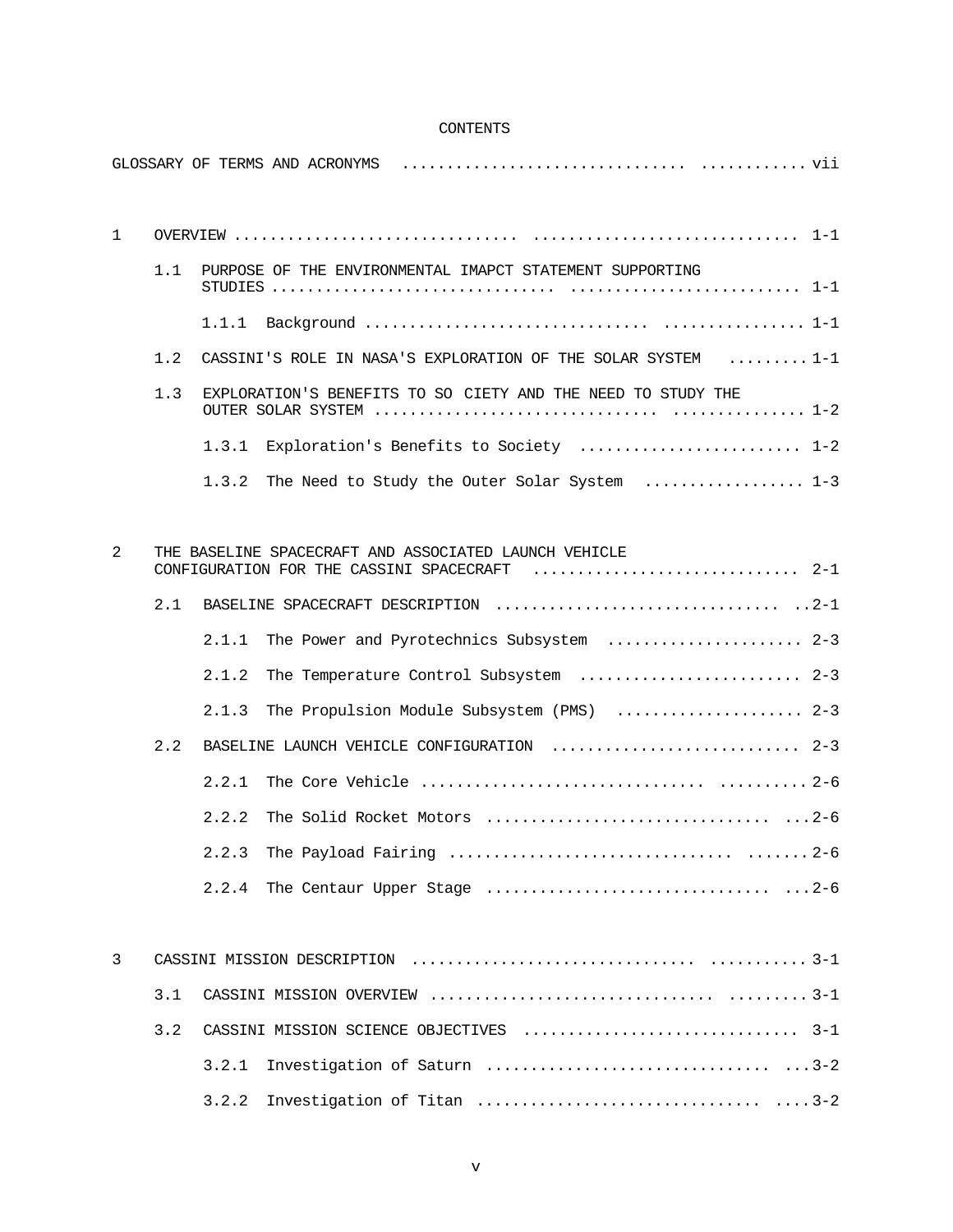|     | 3.2.3 Investigation of Saturn's Icy Satellites  3-3                                                       |
|-----|-----------------------------------------------------------------------------------------------------------|
|     |                                                                                                           |
|     | 3.2.5 Investigation of Saturn's Magnetosphere  3-3                                                        |
|     | 3.2.6 Investigations Necessary for Implementation of the Cassini<br>Mission Science Objectives<br>$3 - 3$ |
| 3.3 | $3 - 9$<br>THE BASELINE CASSINI MISSION DESIGN                                                            |
|     |                                                                                                           |
|     | 3.3.2 The Baseline Backup Mission Design  3-10                                                            |
|     |                                                                                                           |

# Figures

| $2 - 1$ | Cassini Spacecraft, Deployed Configuration  2-2            |
|---------|------------------------------------------------------------|
| $2 - 2$ | View of the CaSBini Spacecraft and Its Three RTGs  2-4     |
| $2 - 3$ | The Titan IV/Centaur Launch Vehicle  2-5                   |
| $2 - 4$ |                                                            |
| $2 - 5$ |                                                            |
| $2 - 6$ | The Centaur and Spacecraft Within the Payload Fairing  2-9 |
| $2 - 7$ |                                                            |
| $2 - 8$ |                                                            |
| $3 - 1$ | Cassini Interplanetary Traj ectory, WEJGA  3-11            |
| $3 - 2$ |                                                            |

# Tables

|         | 3-1 Summary of Cassini Mission Science Objectives  3-4 |  |
|---------|--------------------------------------------------------|--|
| $3 - 2$ | Saturn Orbiter Investigations Of Saturn and Titan  3-6 |  |
| $3 - 3$ |                                                        |  |
| $3 - 4$ |                                                        |  |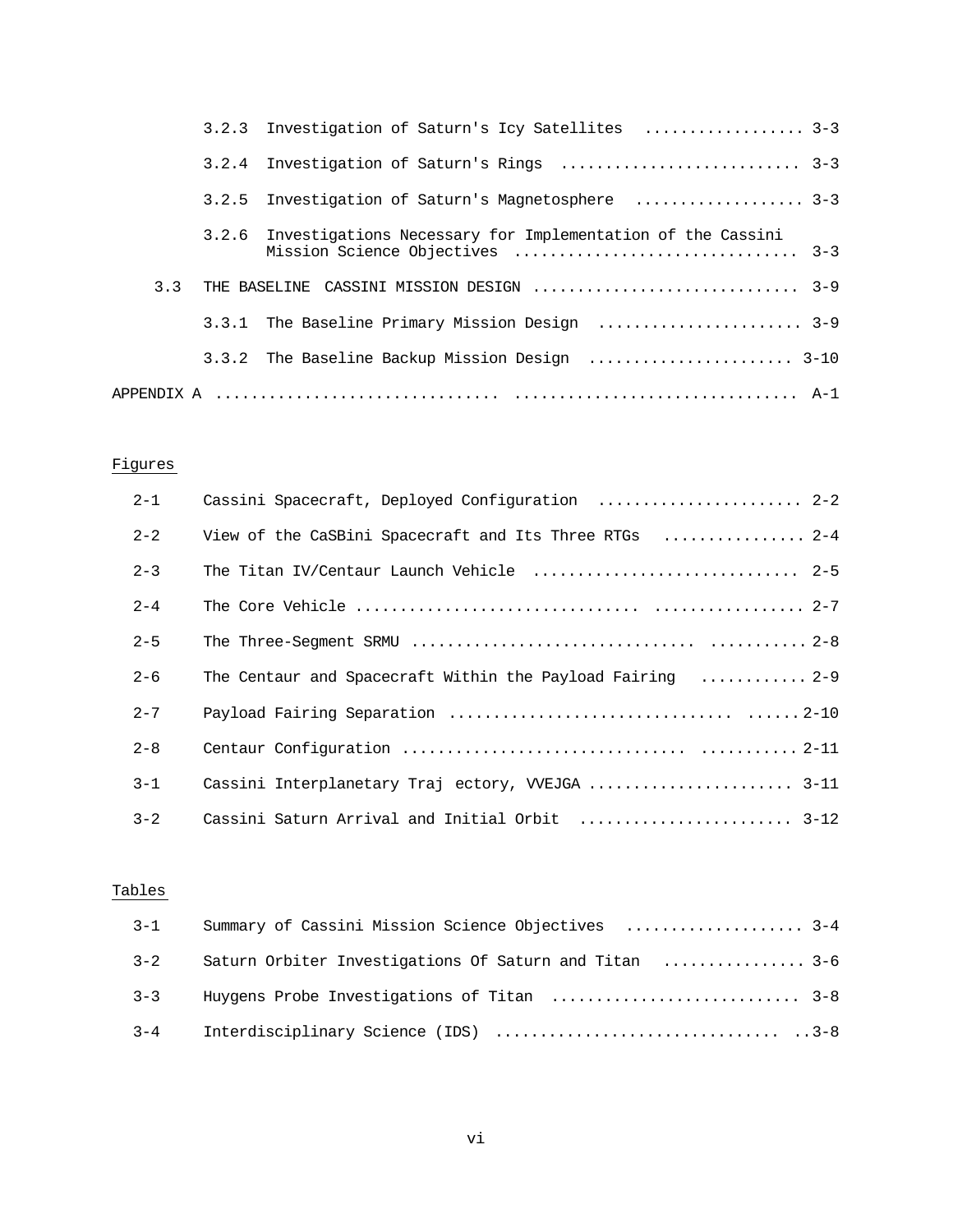# GLOSSARY OF TERMS AND ACRONYMS

# Acronyms and Abbreviations

| AACS            | Attitude and Articulation Control Subsystem   |
|-----------------|-----------------------------------------------|
| ACP             | Huygens Aerosol Collector Pyrolyser           |
| ASI             | Italian Space Agency                          |
| CAPS            | Cassini Plasma Spectrometer                   |
| CDA             | Cosmic Dust Analyzer                          |
| CIRS            | Composite Infrare d Spectrometer              |
| DISR            | Descent Imager/Spectral Radiometer            |
| DWE             | Doppler Wind Experiment                       |
| EIS             | Environmental Impact Statement                |
| ESA             | European Space Agency                         |
| GCMS            | Gas Chromatograph/Mass Spectrometer           |
| GPHS            | General Purpose Heat Source                   |
| HASI            | Huygens Atmospheric Structure Instrument      |
| IDS             | Interdisciplinary Science                     |
| INMS            | Ion and Neutral Mass Spectrometer             |
| <b>ISS</b>      | Imaging Science Subsystem                     |
| JPL             | Jet Propulsion Laboratory                     |
| LH <sub>2</sub> | Liquid Hydrogen                               |
| L0 <sub>2</sub> | Liquid Oxygen                                 |
| HAG             | Dual Technique Magnetometer                   |
| MIMI            | Magnetospheric Imaging Instrument             |
| MMH             | Monome thylhydrazine                          |
| NASA            | National Aeronautics and Space Administration |
| NEPA            | National Environmental Policy Act             |
| NTO             | Nitrogen Tetroxide                            |
| PLF             | Payload Fairing                               |
| PMS             | Propulsion Module Subsystem                   |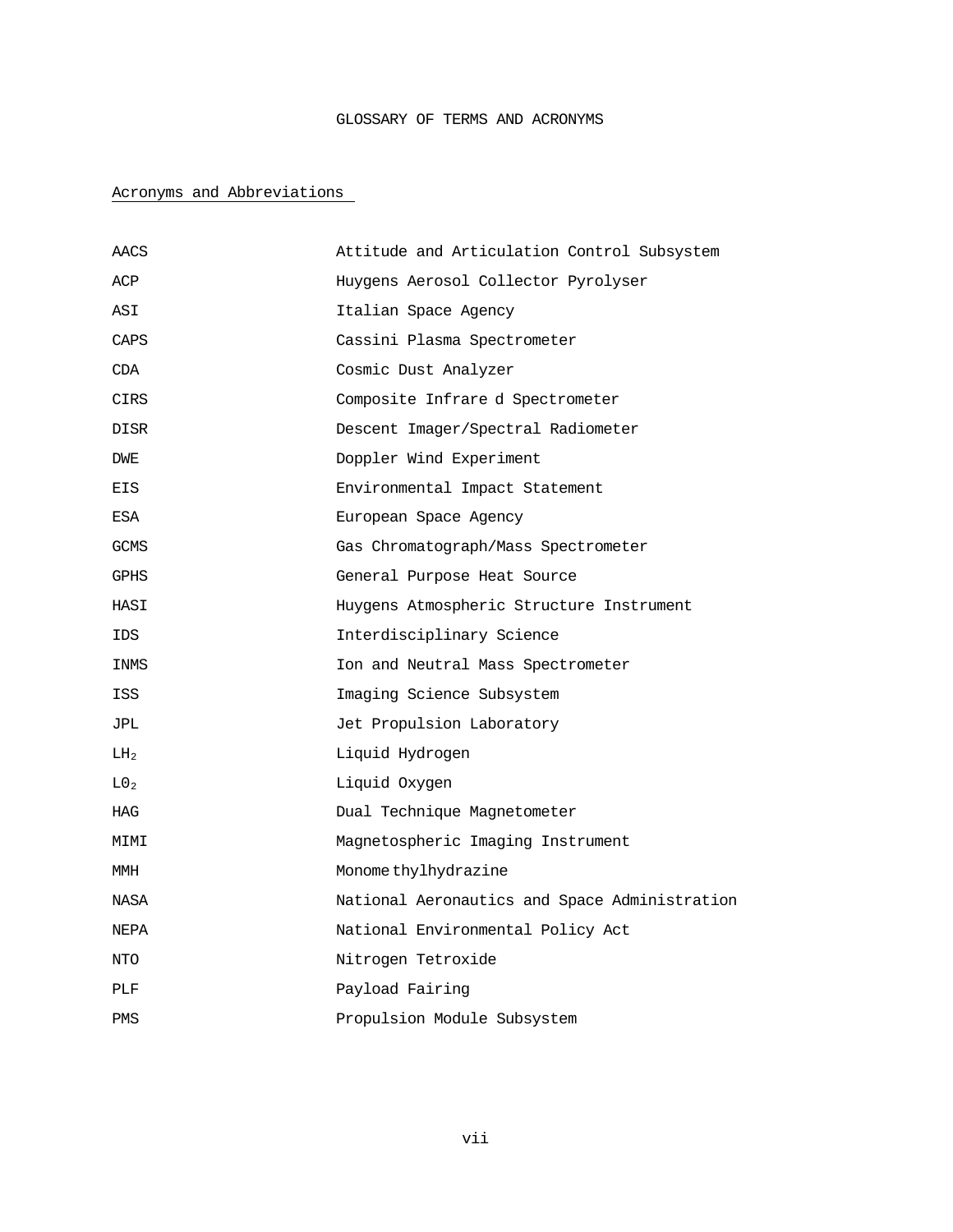| <b>RADAR</b> | Cassini Radar                             |
|--------------|-------------------------------------------|
| <b>RCS</b>   | Reaction control Subsystem                |
| RHU          | Radioisotope Heater Unit (same as LWRHU)  |
| <b>RPWS</b>  | Radio and Plasma Wave Science             |
| RSS          | Radio Science Subsystem                   |
| <b>RTG</b>   | Radioisotope Thermoelectric Generator     |
| SED          | Saturn Electrostatic Discharges           |
| SKR          | Saturn Kilometr ic Radiation              |
| SOI          | Saturn orbit Insertion                    |
| SRM          | Solid Rocket Motor                        |
| SRMU         | Solid Rocket Motor Upgrade                |
| <b>SSP</b>   | Huygens Surface Science Package           |
| <b>UDMH</b>  | Unsymmetrical Dimethylhydrazine           |
| UVIS         | Ultraviolet Imaging Spectrograph          |
| V            | Visible                                   |
| VEEGA        | Venus-Earth-Earth-Gravity-Assist          |
| VVEJGA       | Venus-Venus-Earth-Jupiter-Gravity-Assist  |
| VIMS         | Visible and Infrared Mapping Spectrometer |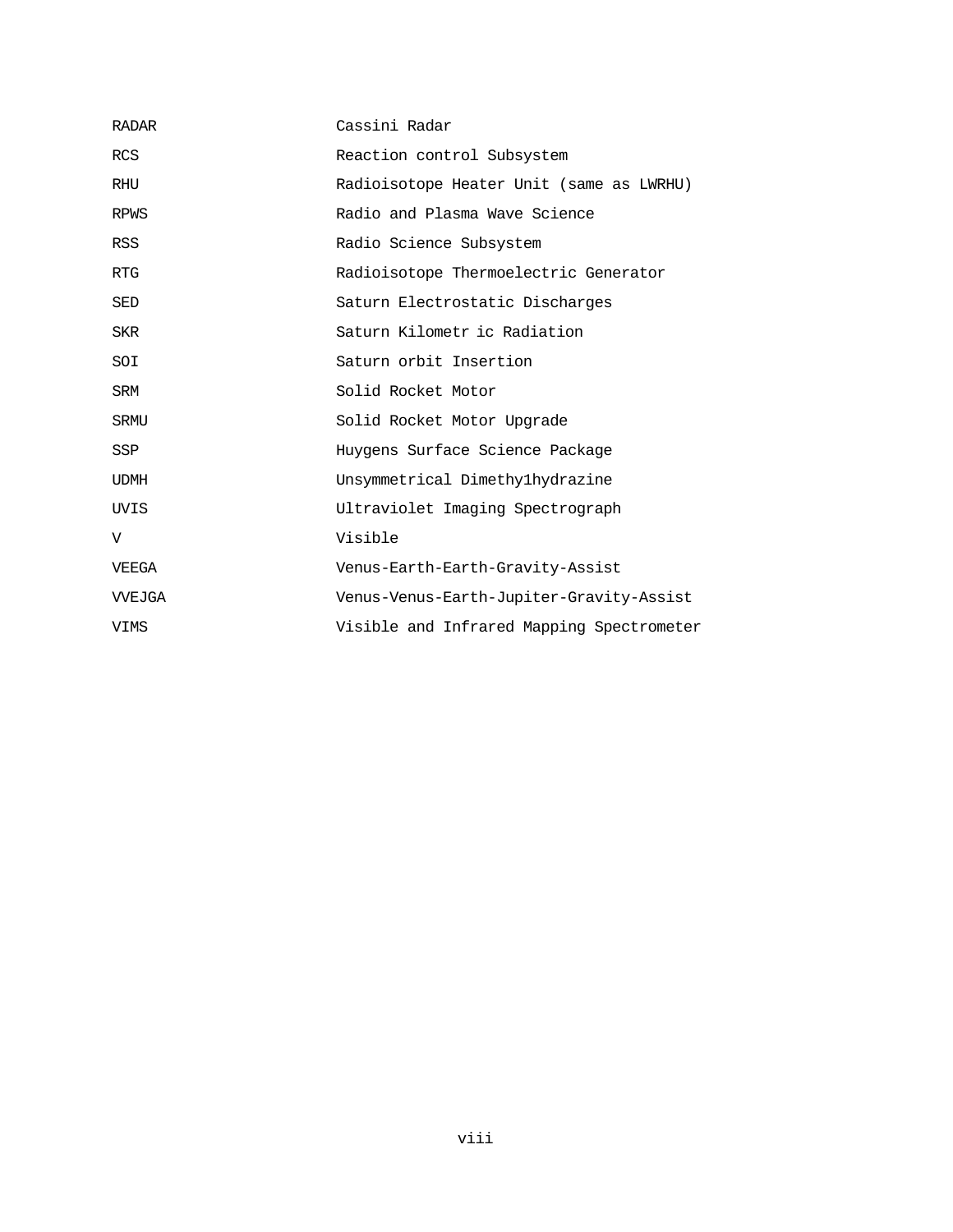# Units of Measurement

| AU      | Astronomical Unit(s) |
|---------|----------------------|
| $\, cm$ | Centimeter(s)        |
| cm/s    | Centimeter(s)/Second |
| deg     | Degree(s)            |
| đ       | Gram(s)              |
| in      | Inch(es)             |
| kg      | Kilogram(s)          |
| km      | Kilometer(s)         |
| km/s    | Kilometer(s)/Second  |
| $1b-f$  | Pounds of force      |
| mi      | Mile(s)              |
| N       | Newton(s)            |
| ΟZ      | Ounce(s)             |
| S       | Second(s)            |

# Symbols

| ۸V     | Velocity Delta |
|--------|----------------|
| $\geq$ | Greater than   |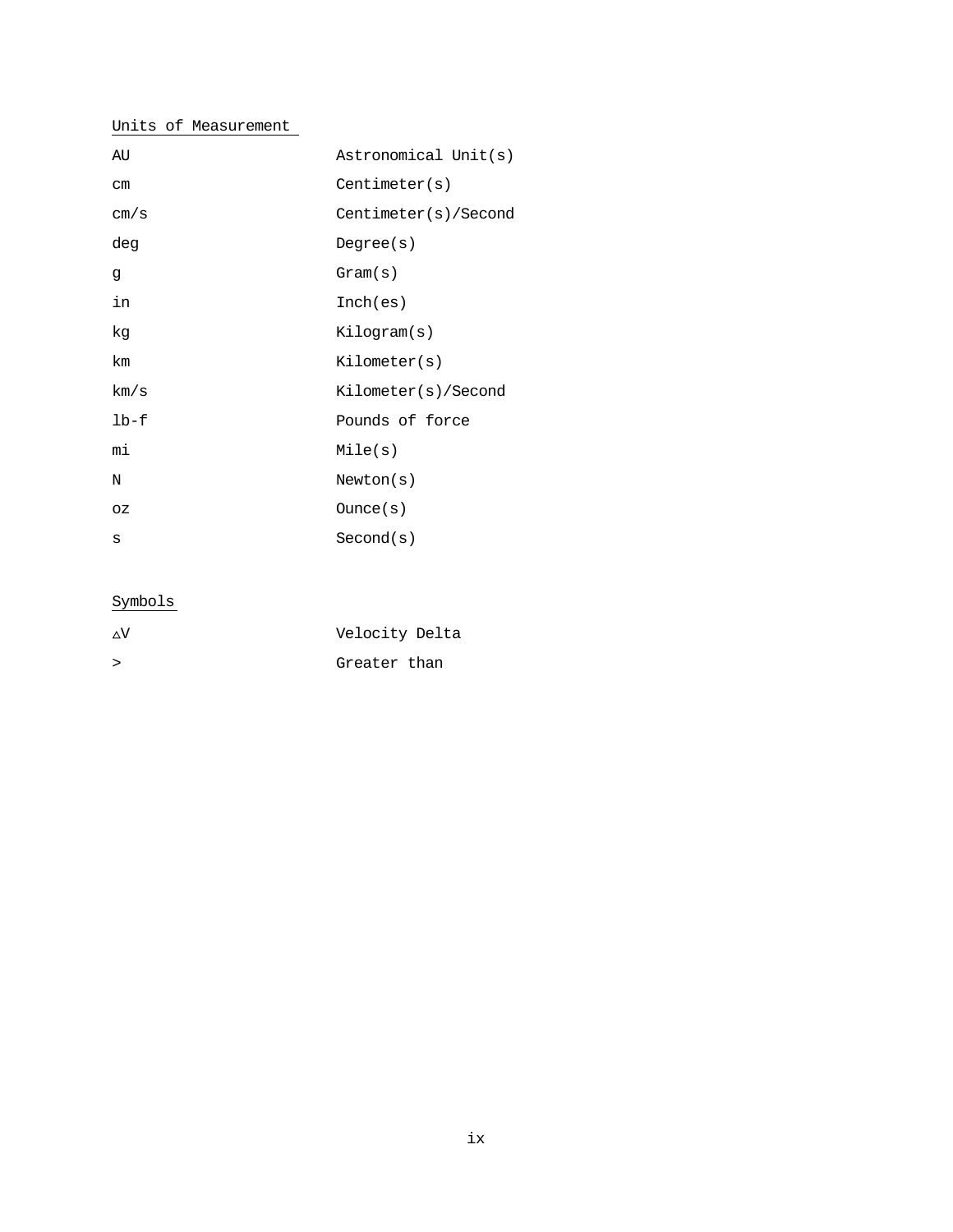#### SECTION 1

#### OVERVIEW

### 1.1 PURPOSE OF THE ENVIRONMENTAL IMPACT STATEMENT SUPPORTING STUDIES

The National Aeronautics and Space Administration (NASA) is preparing an Environmental Impact Statement (EIS) for its proposed Cassini mission to Saturn. In support of this EIS, the Cassini Project at the Jet Propulsion Laboratory (JPL) has compiled three volumes of pertinent information. Volume 1 provides a summary description of the baseline Cassini Program (i.e., the proposed action), including mission objectives, baseline spacecraft, launch vehicle, and primary and backup mission designs. Volume 2 assesses the feasibility of potential spacecraft, mission, and power alternatives, then characterizes the technically viable options in terms of their impact on the spacecraft, mission objectives, and mission designs as delineated in the baseline. Volume 3 in its final form, will provide (1) estimates of the probability of an accidental Earth impact during the baselined Earth gravity-assist swingby, (2) the navigation strategies that have been designed to minimize that probability, and (3) estimates of the long-term (next 2000 years) impact probability for a disabled spacecraft. The preliminary version of Volume 3 summarizes the requirements of navigation strategies adopted by the Project to minimize accidental Earth impact. Launch vehicle safety and potential hazard environments will be addressed in the EIS. All three volumes are discussed in the Executive Summary.

## 1.1.1 Background

As mandated by the National Environmental Policy Act (NEPA) of 1969 (42 U.S.C. 4321 et seq.), as amended, Federal agency action significantly affecting the quality of the human environment requires an Environmental Impact Statement. NASA's regulations for implementing NEPA require an EIS for development or operation of nuclear systems (CFR, 1993), and follow the Council on Environmental Quality regulations in U.S. CEQ, 1992, concerning consideration of 'alternatives'. These documents constitute the Cassini Project's support toward this effort.

# 1.2 CASSINI'S ROLE IN NASA'S EXPLORATION OF THE SOLAR SYSTEM

In pursuit of the goal of understanding the birth and evolution of the planetary system, NASA has developed a strategy that calls for an orderly progression from planetary reconnaissance, through exploration, to intensive study of each of the three regions of the solar system: the inner solar system (terrestrial planets), the primitive bodies (comets and asteroids), and the outer solar system (the gas giants and Pluto). Until recently, space missions to the planets in the outer solar system concentrated on flyby- or reconnaissance-type missions. With the launch of the Galileo mission to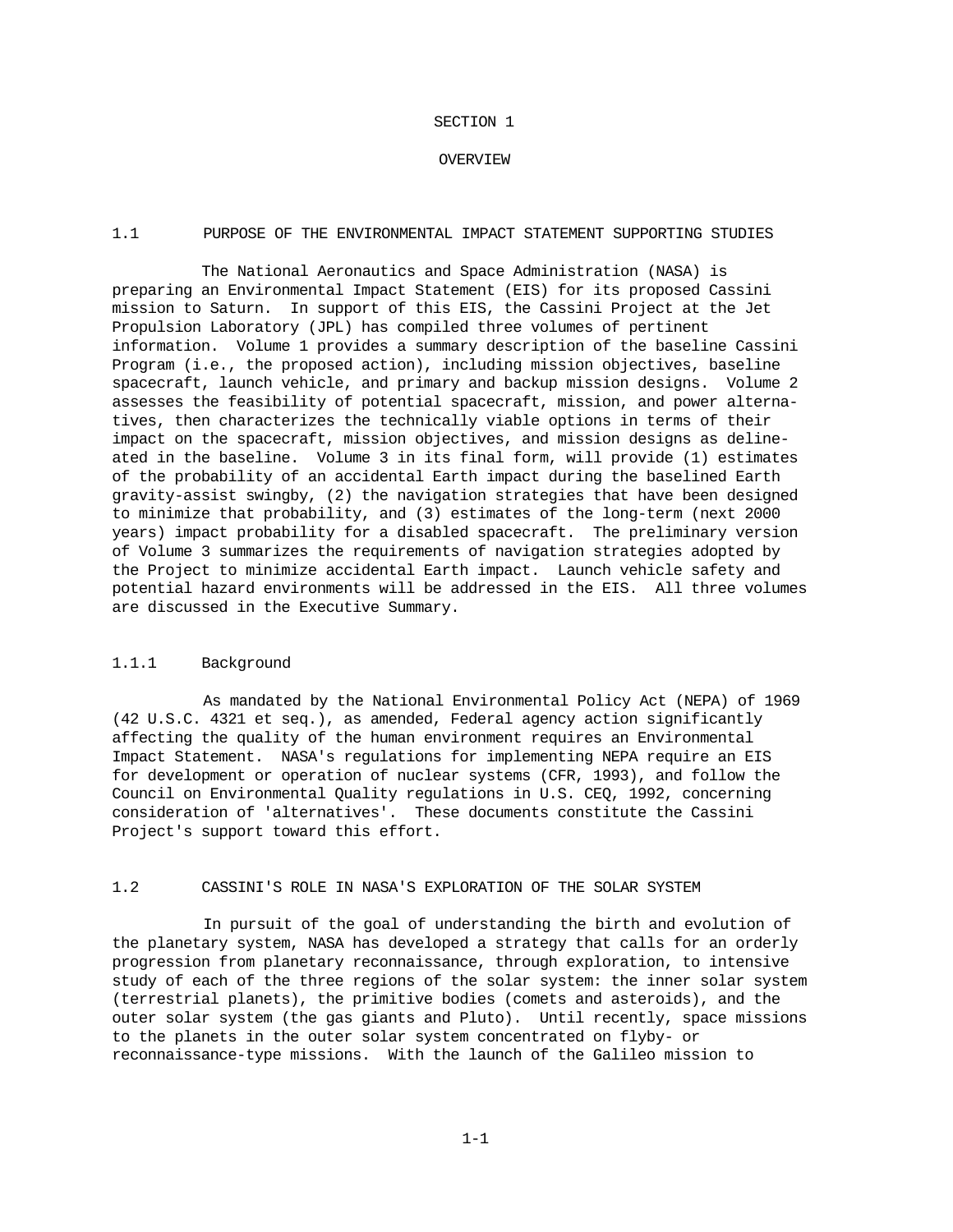Jupiter, NASA began its transition to more detailed, exploratory missions. The Cassini Mission to Saturn represents the next step in this more detailed exploration of the outer solar system, using orbiters and probes.

# 1.3 EXPLORATION'S BENEFITS TO SOCIE TY AND THE NEED TO STUDY THE OUTER SOLAR SYSTEM

# 1.3.1 Exploration's Benefits to Society

Solar system exploration can be viewed as providing benefits to society on three time scales: short-term (years), mid-term (decades), and long-term (>100 years). In the short-term, there are distinct political, technological and economic benefits associated with such exploration. For instance, planetary missions provide a valuable opportunity to foster international cooperation. They also drive state-of-the-art technology development such as the miniaturization, improved speed, and greater reliability of electronic components.

The mid-term benefits consist of further technological, economic, and scientific advances. The commercial applications of technological developments that began in the short-term sometimes spawn whole new technologies in the mid-term. In a similar fashion, the multi-disciplinary application of space science findings can generate whole new insights into terrestrial phenomena. For instance, meteorologists have been able to improve their atmospheric models by testing their predictive capabilities against the real data gathered from other planets. Also, volcanologists and geophysicists have been better able to understand terrestrial geophysical phenomena as a result of trying to explain data gathered from planetary "laboratories" such as Io, Mars, Venus, and the icy satellites of the outer solar system. The benefits that society reaps from these advances in expanded knowledge are difficult to quantify, but it is notable that the study and understanding of many significant terrestrial problems (e.g., global climate change) have benefited from the techniques, theories, and/or perspectives arising from space exploration.

The long-term advantages are the most difficult to assess, but may prove to be the most valuable. These benefits fall into three general categories. First, solar system exploration provides us with a sense of our 'place' in the universe; 20th century space exploration may well be remembered more for having given us our first real look at the solar system in which we live than for any of the shorter term benefits discussed previously. Second, solar system exploration improves our understanding of the chemical and physical conditions needed to foster the development of life. And third, history suggests that the ultimate value of such exploration may well be something we cannot envision at the current time -- the serendipitous potential that makes exploration so exciting.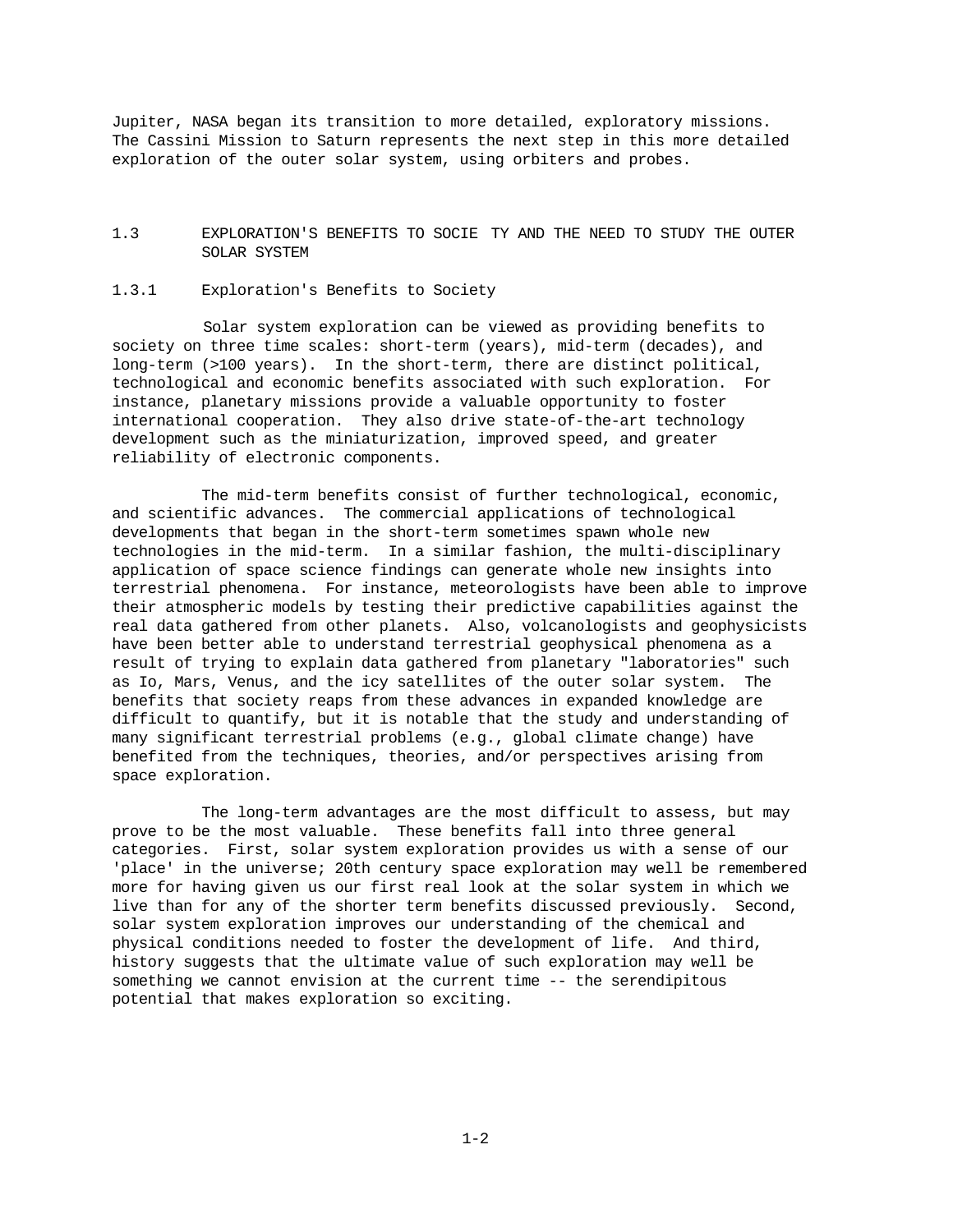## 1.3.2 The Need to Study the Outer Solar System

While the inner solar system (the region including the Sun, Mercury, Venus, Earth, and Mars) tends to be the more accessible portion of our solar system, we cannot hope to reap all the many benefits of solar system exploration unless we investigate the less-accessible outer solar system as well. There are a couple of reasons for this. First, more than 99 percent of all non-Sun planetary material resides in the outer solar system. Most planet-sized bodies, including large moons, reside in the outer solar system. Hence, most of our solar system is, in a sense, the outer solar system.

Second, a large quantitative and qualitative difference exists between the outer solar system and the inner planets. Many of the materials that would melt and/or vaporize in the inner solar system are still preserved as a part of the planetary atmospheres, icy moons, and comets of the outer solar system where temperatures are much lower. Examination of such materials may reveal clues about the substances present during the solar system's formation and about the availability of the basic building blocks of life, such as the carbon-rich condensed material believed to be in cometary nuclei and icy satellites. In short, outer solar system exploration is key to answering some of the fundamental questions pertaining to the origins of life and our solar system.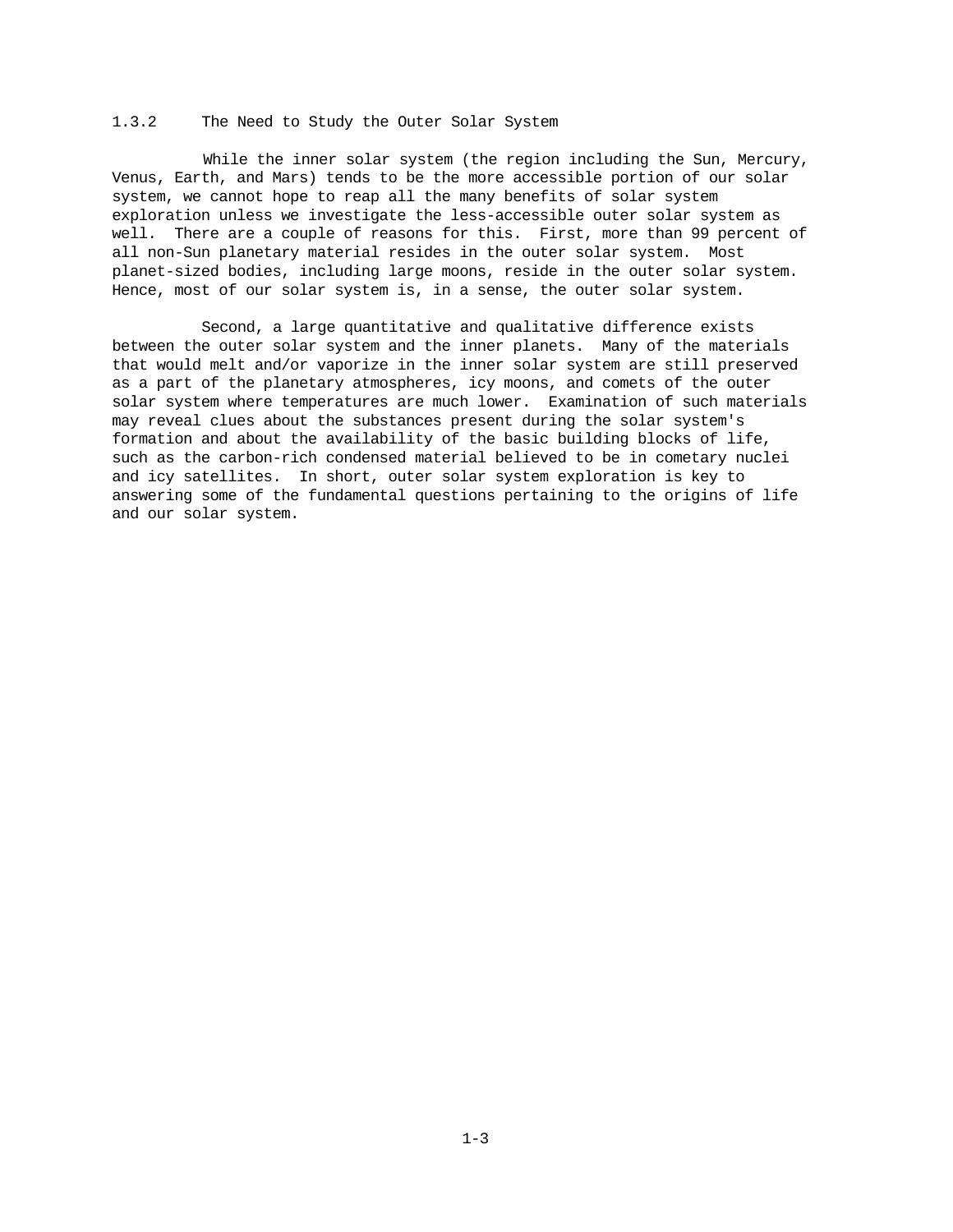#### SECTION 2

# THE BASELINE SPACECRAFT AND ASSOCIATED LAUNCH VEHICLE CONFIGURATION FOR THE CASSINI SPACECRAFT

# 2.1 BASELINE SPACECRAFT DESCRIPTION

In the current baseline plan, CaSBini is a three-axis stabilized, probe-carrying orbiter (Figure 2-1), designed for scientific exploration of Saturn and its system, including the moons and rings. The spacecraft orbiter has a mass allowance of 2150 kg (4740 lb). This is the orbiter dry mass (i.e., without propellant) at launch, and includes approximately 335 kg (739 lb) of scientific instruments. Cassini's Huygens Probe and Probe support equipment for the exploration of Saturn's moon, Titan, add another 352 kg (776 lb); the spacecraft launch vehicle adapter will add an additional 190 kg (419 lb). The spacecraft orbiter will carry up to 132 kg (291 lb) of hydrazine for small maneuvers and the attitude and articulation control subsystem (AACS) applications, as well as up to 3000 kg (6614 lb) of bipropellant (monomethylhydrazine and nitrogen tetroxide) for larger maneuvers.

The spacecraft's most visible features include a cylindrical shell structure upon which the main electronics (located in the 12-sided electronics bus) and antenna are mounted, within which the primary bipropellant tanks are stacked, and from which the main engines are suspended. The baseline design includes three general purpose heat source, radioisotope thermoelectric generators (GPHS-RTGs or, simply, RTGs) that are supported by struts extending from the base of this cylindrical structure; the science instruments are supported by a boom and two palettes, or are attached directly to the main structure. (RTGs were used successfully on the Galileo and Ulysses missions.)

Inherent to the configuration are a variety of subsystems, including structure, radio frequency, antenna, power and pyrotechnics, command and data, attitude and articulation control, cabling, propulsion, temperature control, mechanical devices, the solid-state recorders, and more than a dozen mission-specific science subsystems. As much as possible, these subsystems have been designed to enhance the spacecraft's adaptability to future planetary missions. The Attitude and Articulation Control Subsystem (AACS), for instance, has been designed in a modular fashion with an expandable electronics bus to allow simple spacecraft configuration, as well as subsystem additions and/or deletions.

Only certain portions of the spacecraft are relevant to the assessment of those potential environmental impacts that are addressed in this report, i.e., the baselined RTGs used in the power and pyrotechnics subsystem and the Radioisotope Heater Units (RHUs) used in the temperature control subsystem. Other portions of the spacecraft which could potentially impact the environment, including launch vehicle propellants, will be addressed in NASA's EIS. Propellants are a significant source of potential environmental impact.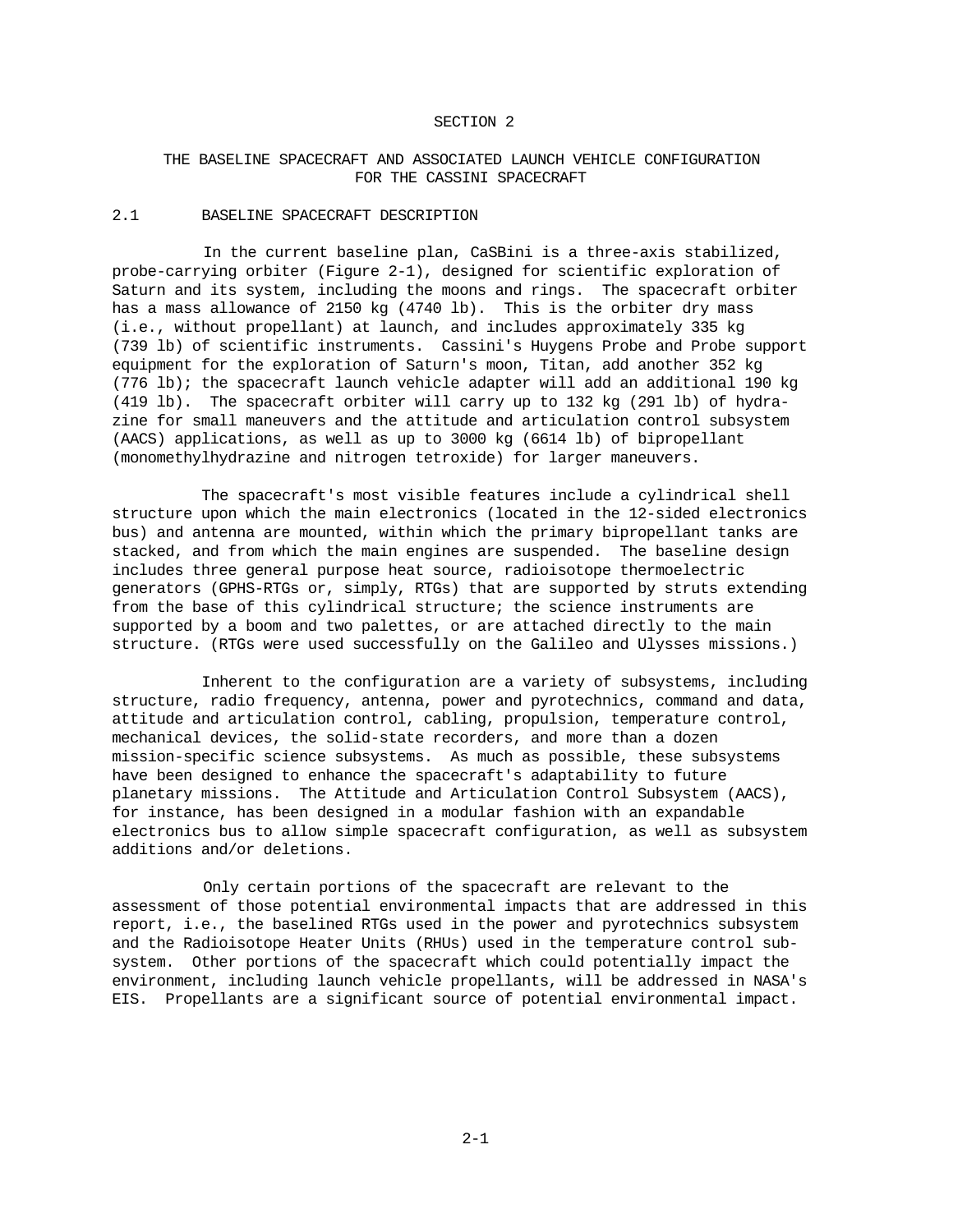

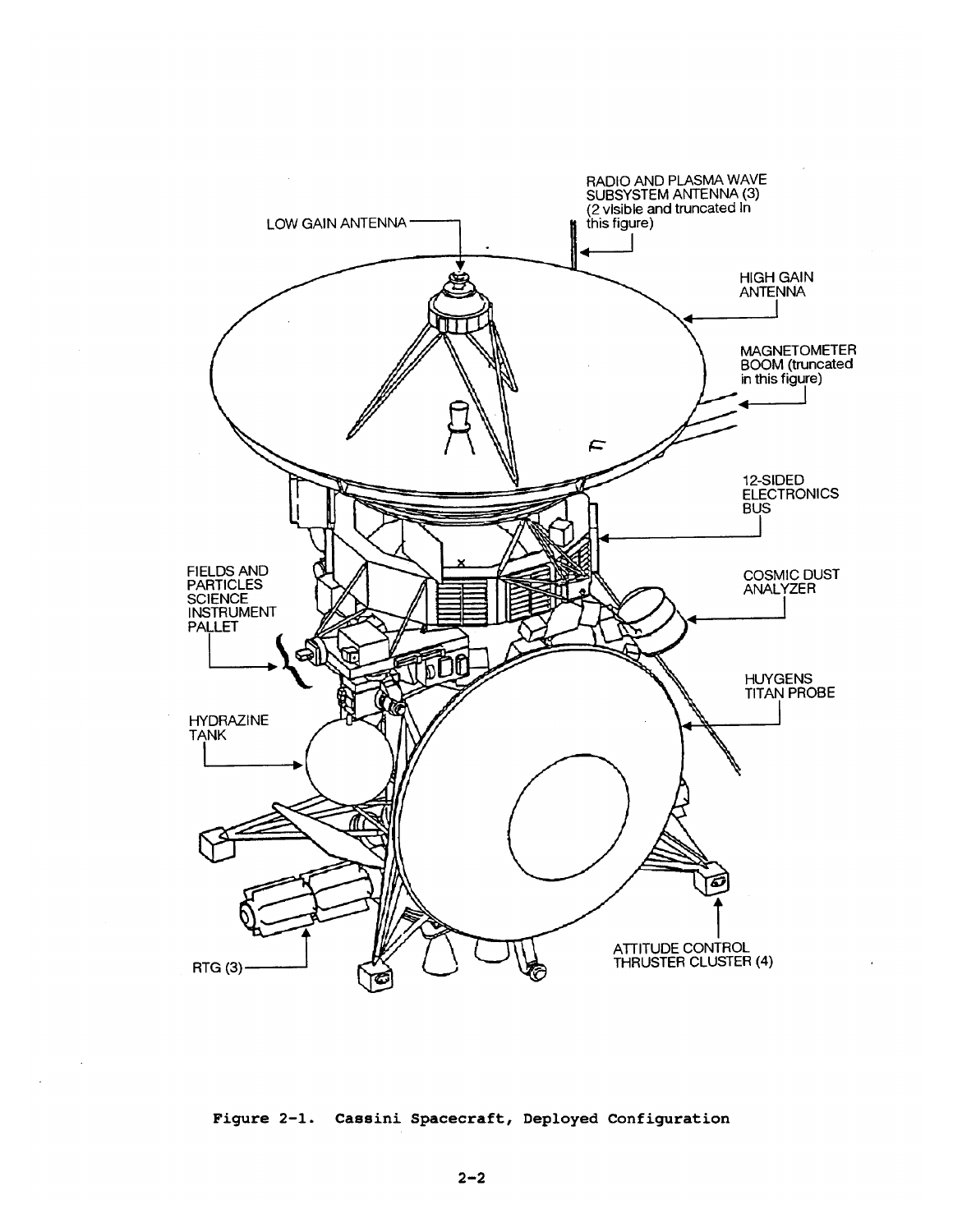#### 2.1.1 The Power and Pyrotechnics Subsystem

The power and pyrotechnics subsystem consists Of the spacecraft's electrical power source, its power conditioning and distribution elements, and the capability to initiate the electro-explosive devices needed to open propulsion valves, separate the spacecraft from the Centaur, and release the protective covers on the science instruments. The electrical bus on Cassini is designed to operate at approximately 30 volts dc (direct current).

In this baseline design, the Cassini spacecraft will get electrical power from three RTGs (Figure 2-2). The three RTGs will supply over 800 watts electrical at the beginning of the mission. Each of these RTGs contains approximately 10.8 kg (24 lb) of plutonium dioxide (PuO  $_2$ ) fuel; about 80% of the plutonium is the Pu-238 isotope at the time of launch.) The baseline plan calls for using two completely new RTGs and one RTG that combines new fuel with an existing, unfueled (Galileo/Ulysses) converter; it also allows for using the common spare from the Galileo and Ulysses missions as a spare for the Cassini mission.

# 2.1.2 The Temperature Control Subsystem

To encompass the large range of thermal environments, the spacecraft developers are using a combination of active and passive components. These components include multilayer insulation blankets, sunshades, thermal coatings, louvers, radiators, electrical heaters, and one-thermal-watt RHUs. Because the spacecraft thermal design has not yet been completed, the number of RHUs required is still uncertain; the best current estimate is between 130 and 230. Each RHU is fueled with approximately 2.7 g (0.006 lb) of plutonium dioxide fuel. RHUs are used with the all-RTG design because they reduce the total amount of plutonium required on the spacecraft.

# 2.1.3 The Propulsion Module Subsystem (PMS)

The Propulsion Module Subsystem consists of two bipropellant tanks, a 490-N (110 lb-f) main engine and redundant main engine for trajectory and orbit changes, and sixteen 0.5-N (0.11 lb-f) monopropellant thrusters for attitude control and very small orbit changes. The bipropellant engines use nitrogen tetroxide (NTO) and monomethylhydrazine (MMH); the monopropellant thrusters burn hydrazine. The bipropellant tanks, capacity is 3000 kg. Pressures in both the bipropellant and monopropellant elements are maintained using helium.

# 2.2 BASELINE LAUNCH VEHICLE CONFIGURATION

The baseline launch vehicle for the Cassini mission is the Titan IV Solid Rocket Motor Upgrade (SRMU)/Centaur, an expendable U.S. Air Force launch vehicle. It consists of four basic components: core vehicle, solid rocket motors, payload fairing, and Centaur upper stage (Figure 2-3).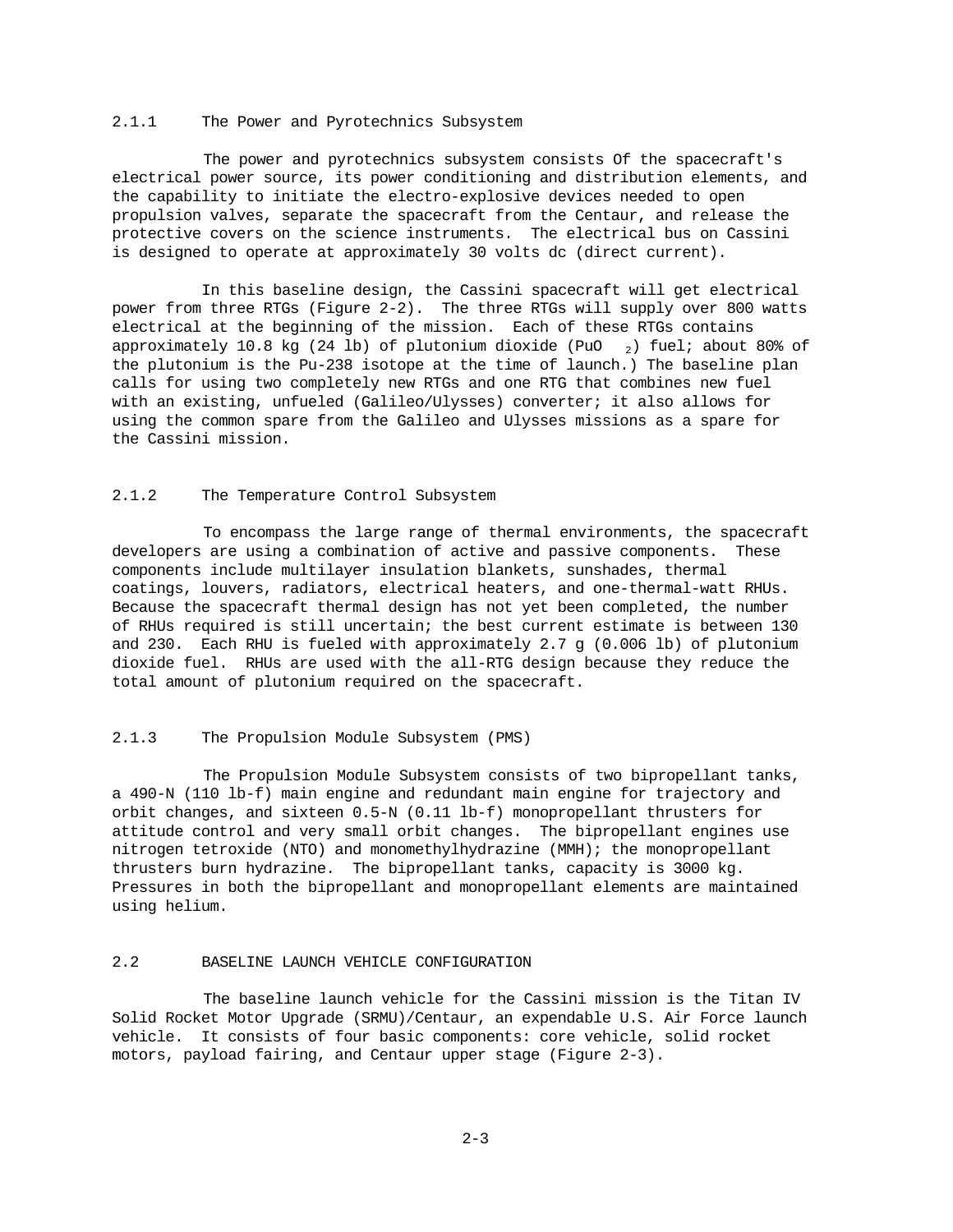

Figure 2-2. View of the Cassini Spacecraft and Its Three RTGs

 $\bar{z}$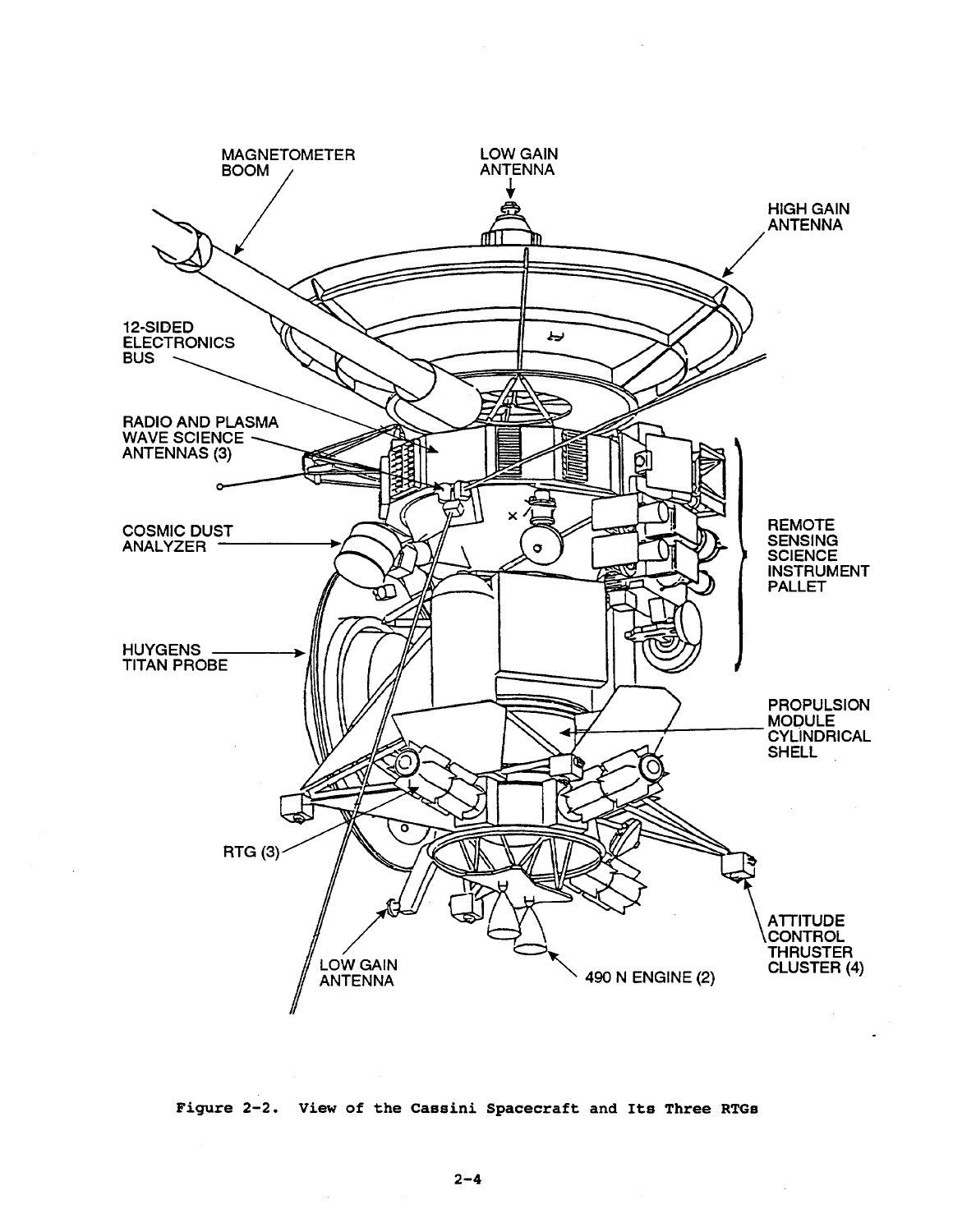

# Figure 2-3. The Titan IV/Centaur Launch Vehicle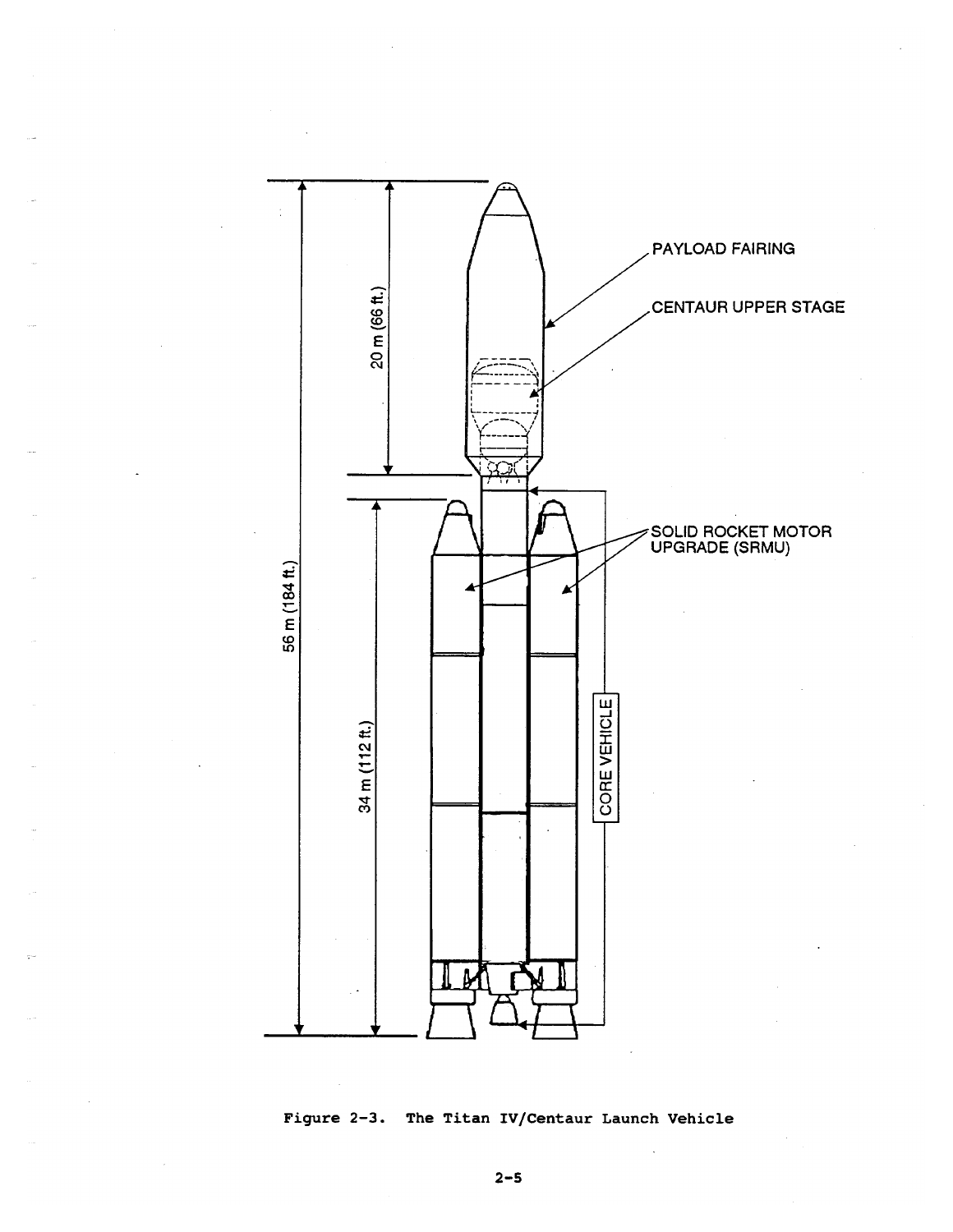# 2.2.1 The Core Vehicle

The core vehicle consists of two stages with their associated airframes, structures, avionics, mechanical systems, and liquid propulsion systems (Figure 2-4). Stage 1 contains two bipropellant liquid rocket engines. One of the propellants, the oxidizer, is NTO; the other propellant, the fuel, is Aerozine 50, a 50/50 blend of unsymmetrical dimethylhydrazine (UDMH) and hydrazine. Stage 2 contains a single bipropellant engine virtually identical to the two used in Stage 1.

# 2.2.2 The Solid Rocket Motors

Two solid rocket motors strap onto the sides of the core vehicle and contribute to the initial boost stage of the launch vehicle as a whole (Figures 2-3 and 2-5). These three-segment, graphite composite-cased motors (Figure 2-5) provide a significant performance gain over the current seven-segment, steel-cased motors. (The current solid rocket motors, or SRMs, are being phased out and will not be available for the Cassini mission.)

# 2.2.3 The Payload Fairing

The payload fairing (PLF) is mounted on top of the core vehicle and encases the Centaur upper stage and spacecraft, thereby providing aerodynamic and thermal protection for these elements during ascent (Figure 2-6). The fairing is an all-metal structure composed primarily of aluminum and pieced together as three segments (Figure 2-7). Between 240 and 248 seconds after liftoff, the fairing segments uncouple and jettison from the rest of the launch vehicle.

# 2.2.4 The Centaur Upper Stage

The Centaur upper stage burns twice. The first burn supplements the Titan in lifting the spacecraft into the proper Earth orbit. The second burn boosts the spacecraft to the velocity needed to escape the Earth and injects it into the proper trajectory. The Centaur utilizes two liquid hydrogen (LH  $_2$ ) /liquid oxygen (LO  $_2$ ) combustion engines. The LH  $_2$  and LO<sub>2</sub> are stored in two large tanks which comprise the bulk of the Centaur's internal volume. Mounted to these tanks are forward and aft adapters. The forward adapter provides mounting supports for avionics packages and the spacecraft's mechanical and electrical interfaces. The aft adapter provides the structural interface between the Centaur and the Titan. The Centaur configuration as a whole is illustrated in Figure 2-8.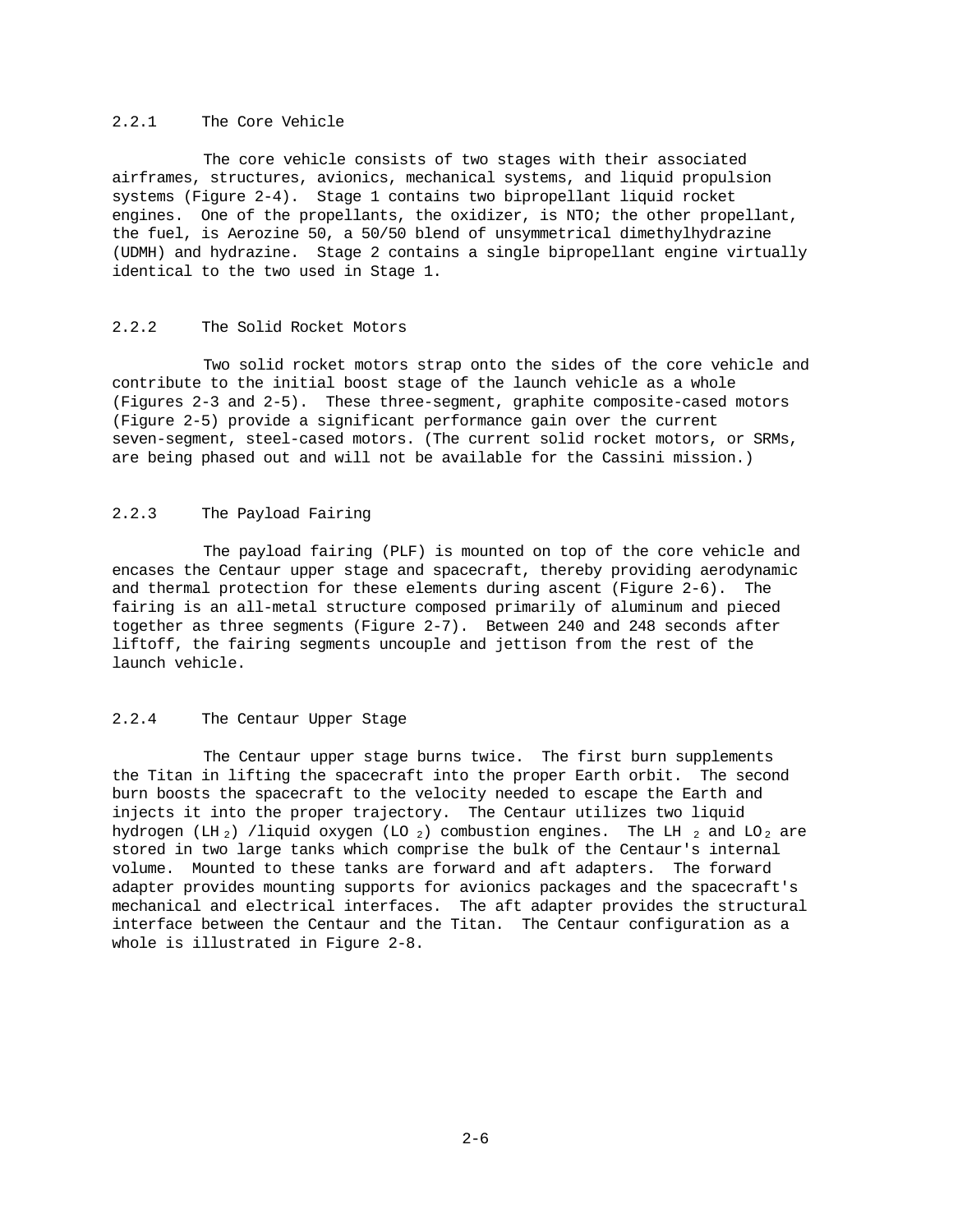

Figure 2-4. The Core Vehicle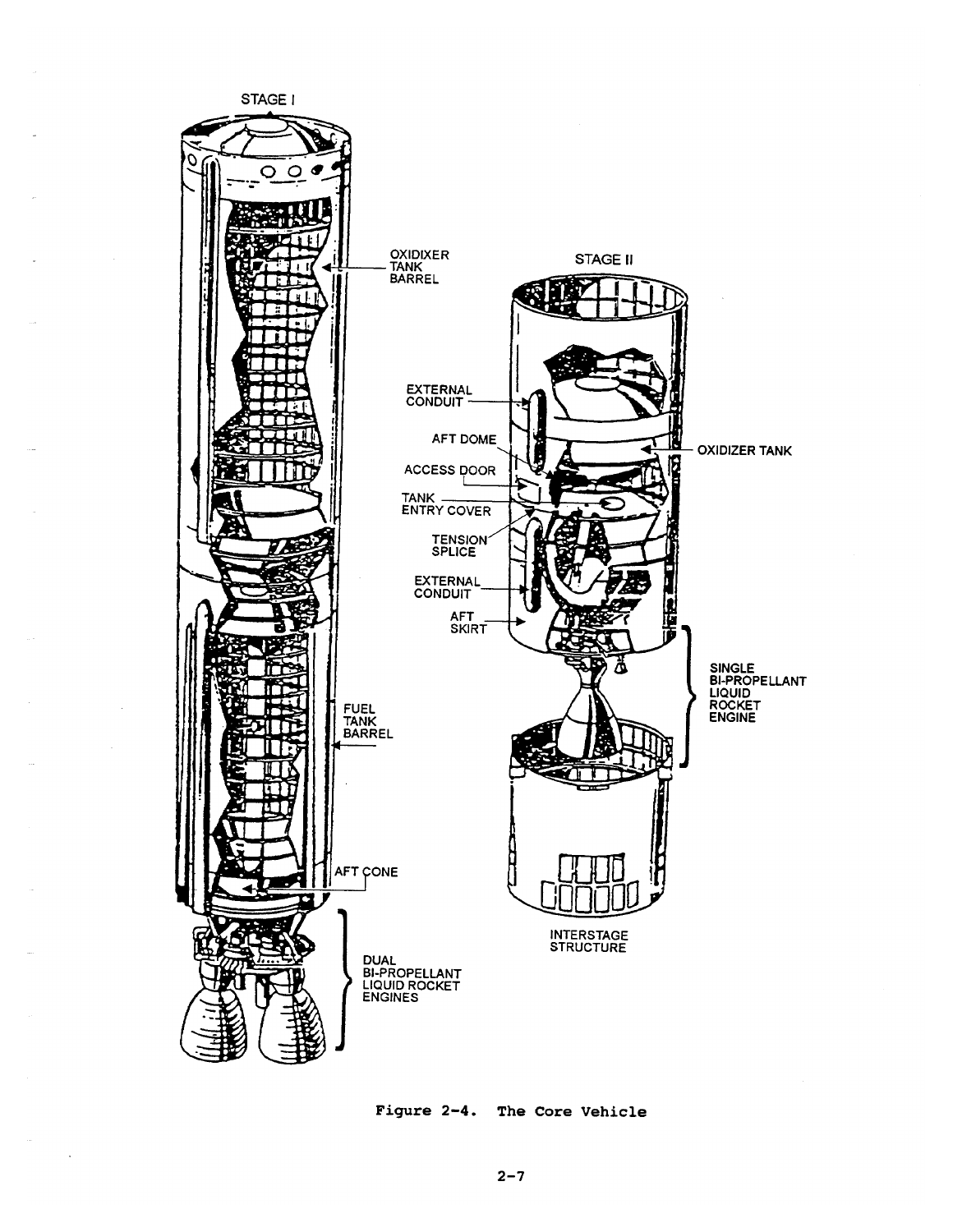

Figure 2-5. The Three-Segment SRMU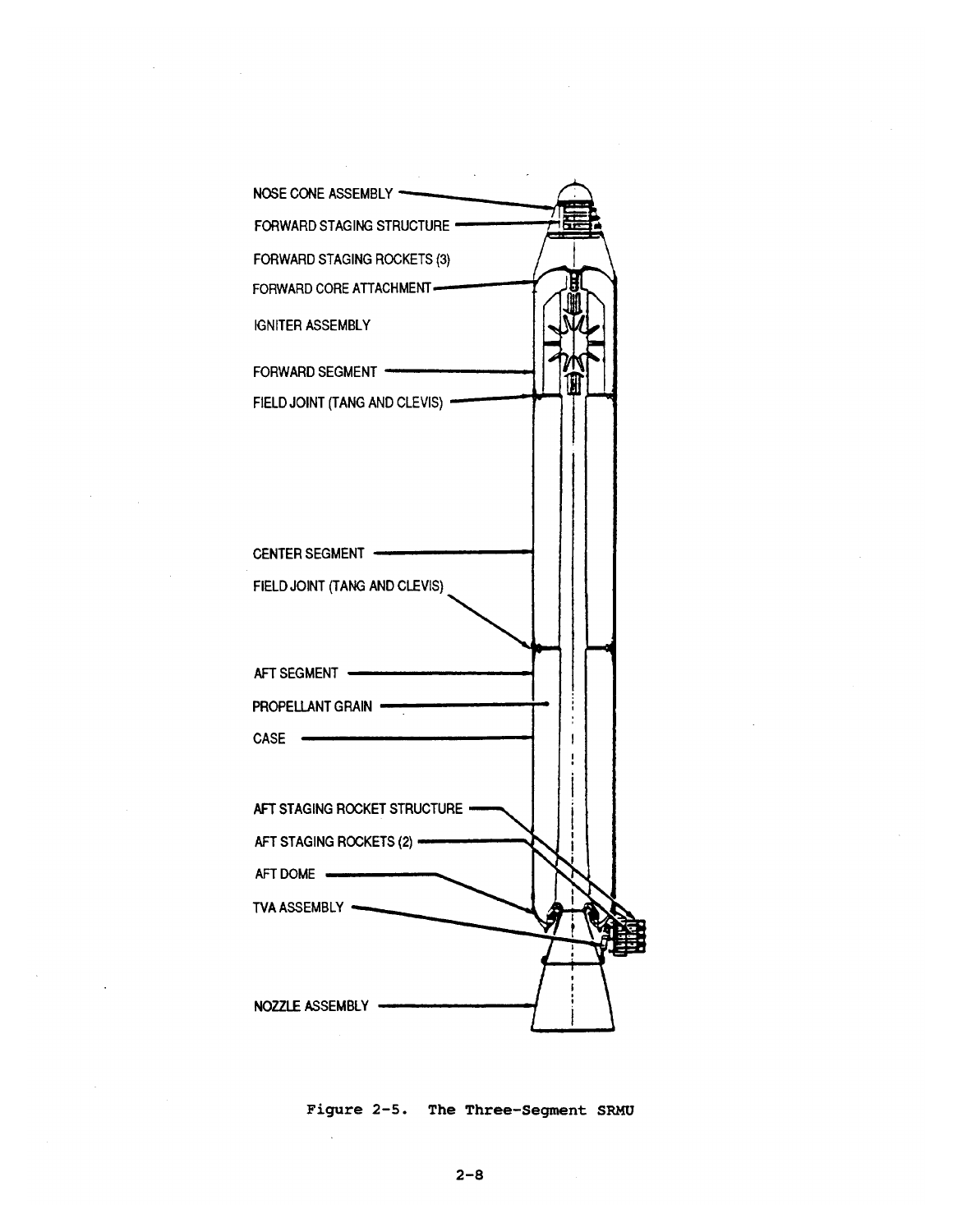

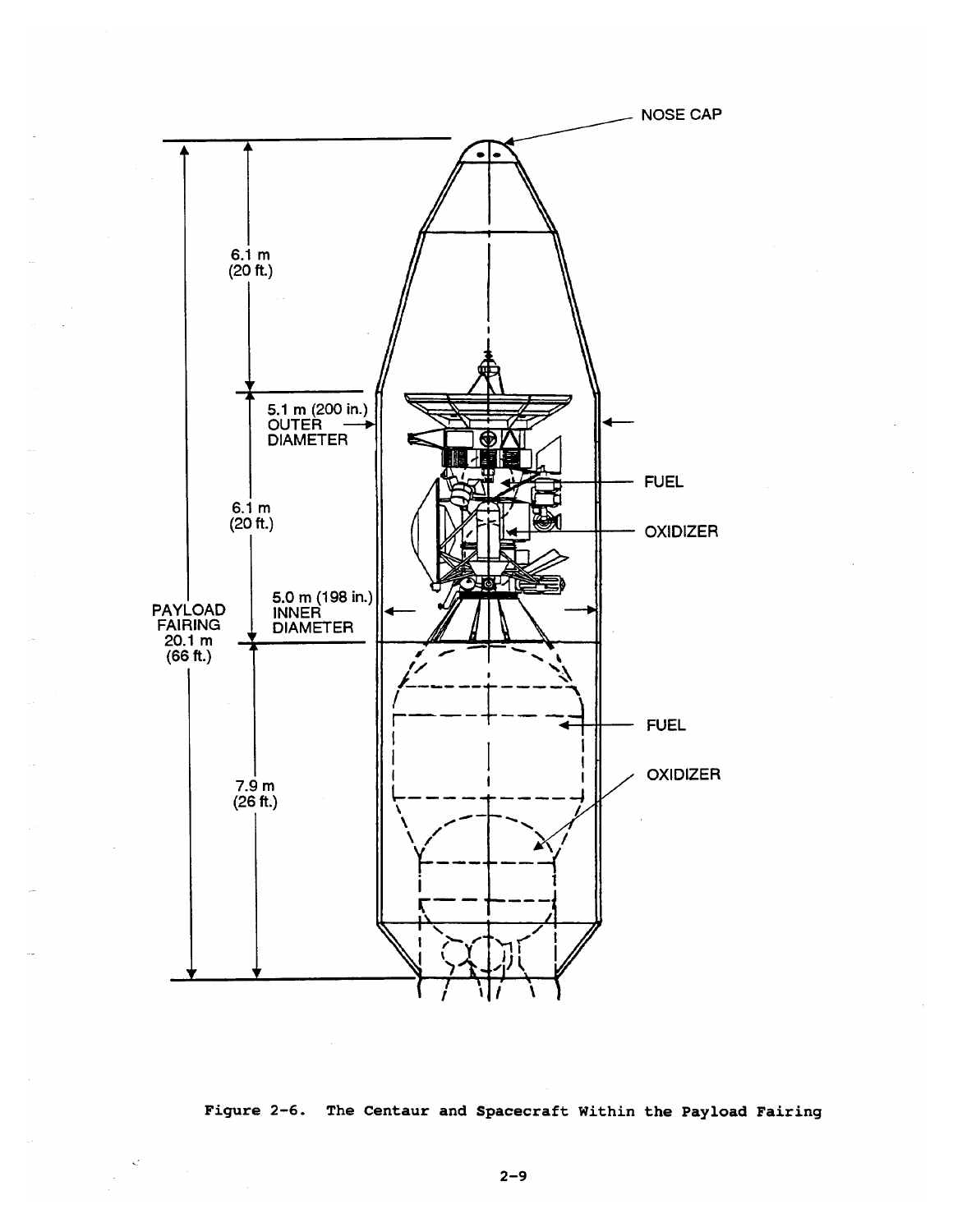

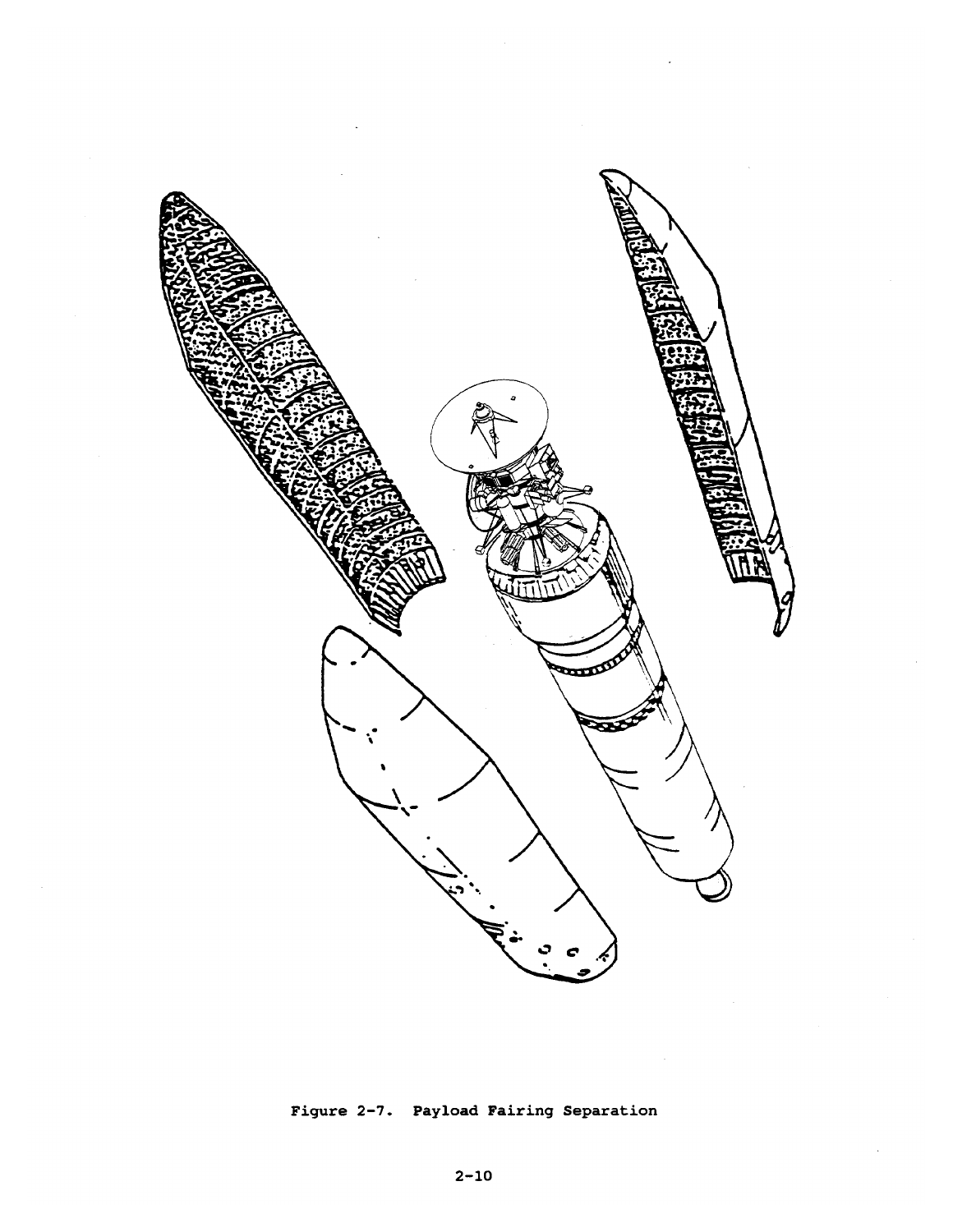

 $\mathcal{A}^{\text{max}}_{\text{max}}$  and  $\mathcal{A}^{\text{max}}_{\text{max}}$ 

Figure 2-8. Centaur Configuration

 $2 - 11$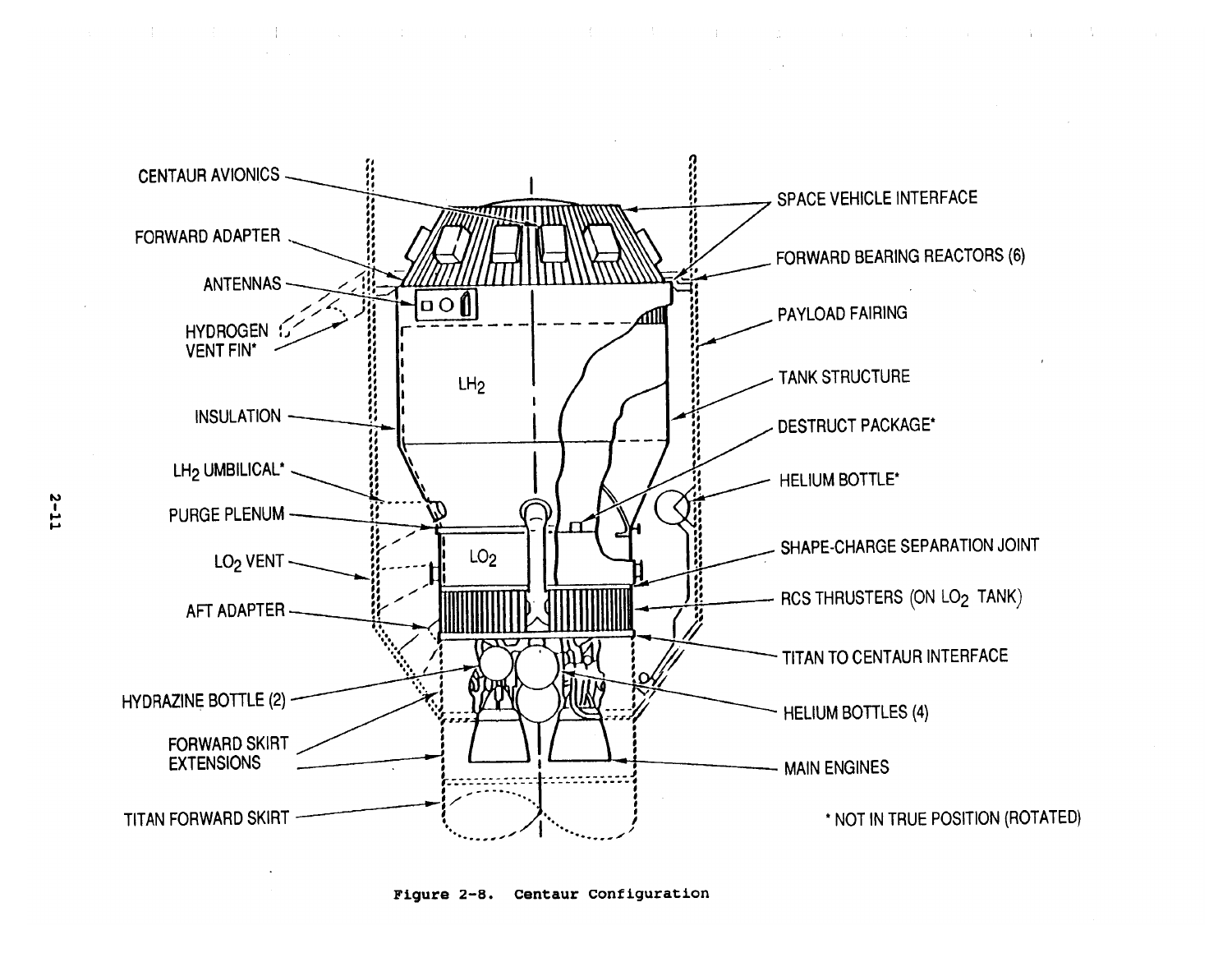### SECTION 3

#### CASSINI MISSION DESCRIPTION

## 3.1 CASSINI MISSION OVERVIEW

Named after Jean Dominique Cassini (1625-1712), discoverer of the major division in Saturn's rings, the Cassini mission is a joint undertaking by NASA, the European Space Agency (ESA), and the Italian Space Agency (ASI) to explore the Saturnian system. Baselined for launch from Cape Canaveral Air Force Station in October 1997, this 10.7-year mission involves dispatching a probe (ESA's Huygens Probe) into the atmosphere of Saturn's largest moon, Titan, and then having the spacecraft continue on its four-year tour of the Saturn system. Delivery of the Probe is essential to an investigation of Titan's surface structure, as well as the chemical composition of and energy exchanges within its atmosphere. The tour will involve repeated gravityassist swingbys of Titan to allow viewing of the Saturnian rings and satellite system from a variety of Sun angles and orbital inclinations. Radar mapping will be performed during the Titan flybys to augment the data from the other instruments and to provide information on Titan's surface topography.

The spacecraft will also be targeted for Close flybys of several of Saturn's icy satellites, where data obtained from the science payload will be used to derive a better understanding of the satellites, evolution and makeup. In-situ and remote imaging measurements of the magnetoshere and chargedparticle environment of Saturn will also be accomplished from a variety of Sun/planet/spacecraft geometries.

#### 3.2 CASSINI MISSION SCIENCE OBJECTIVES

Saturn is the second-largest planet in the solar system. It also has the most visible, impressive ring structure. As a result of these attributes, Saturn has been the subject of centuries Of telescopic observations, as well as the focus of the Pioneer 11, Voyager 1, and Voyager 2 flyby missions. Yet many questions about Saturn and its moons remain that, if answered, could possibly provide clues to how the solar system evolved and how life began on Earth. For instance, questions pertinent to how life began on Earth include:

- What chemical processes produced the atmosphere of hydrocarbons and other organic molecules unique to Saturn's largest moon, Titan? Do these hydrocarbons exist in liquid form on Titan's surface?
- Is the dark hemisphere of one of Saturn's icy moons, Iapetus, comprised of organic material? Is this material related to the organic material in Titan's atmosphere and to the dark material on comets, asteroids, and Phobos and Deimos, the dark moons of Mars?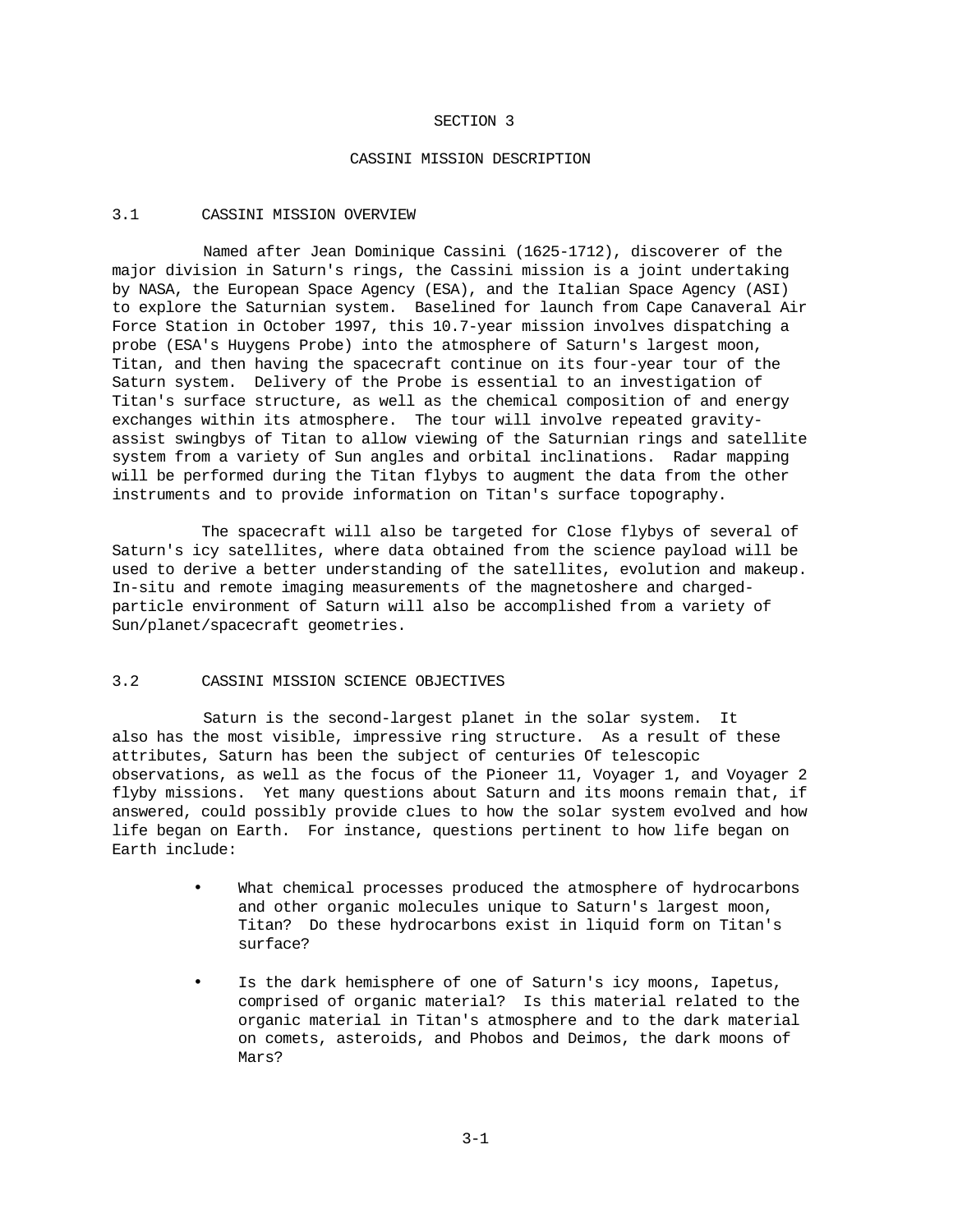Questions pertaining to the evolution of the solar system include:

- By what processes did Saturn acquire so much orbital debris? What processes organized the debris into the intricate structure of rings and embedded moonlets now surrounding it? What is the composition of this debris?
- How does the chemical and physical composition of Saturn compare with that of Jupiter?
- What is the nature of Saturn's magnetospheric interactions with dust and moonlets in the ring plane and what does it tell us about the interactions Of plasma, dust, and radiation at the beginning of the solar system?

The Cassini mission will endeavor to answer these and many other similar questions by pursuing five primary areas of study:

- (1) investigation of Saturn;
- (2) investigation o f Titan;
- (3) investigation of Saturn's icy satellites;
- (4) investigation of Saturn's rings; and
- (5) investigation of Saturn's magnetosphere.

# 3.2.1 Investigation of Saturn

The previous flyby missions to Saturn have allowed only shortduration, remote measurements of the Saturnian system. Such measurements have been sufficient to give only a general determination of wind speeds in the planet's upper atmosphere. Cassini will investigate cloud properties and atmospheric composition, wind patterns and temperatures, Saturn's internal structure and rotation, and the planet's ionosphere. The mission will also involve high-inclination orbits so that these studies can be conducted in Saturn's polar regions as well as in its equatorial regions.

# 3.2.2 Investigation of Titan

Because Titan is enshrouded by dense clouds, little is known about its surface. Instruments carried by the Cassini spacecraft and Huygens Probe will provide a much better understanding of the abundance of elements and compounds that compose this moon's atmosphere, the distribution of trace gases and aerosols, winds and temperature, as well as its surface state and composition. In particular, the spacecraft's radar will be used to penetrate Titan's atmosphere and reveal its surface characteristics, just as the Magellan spacecraft has done at Venus.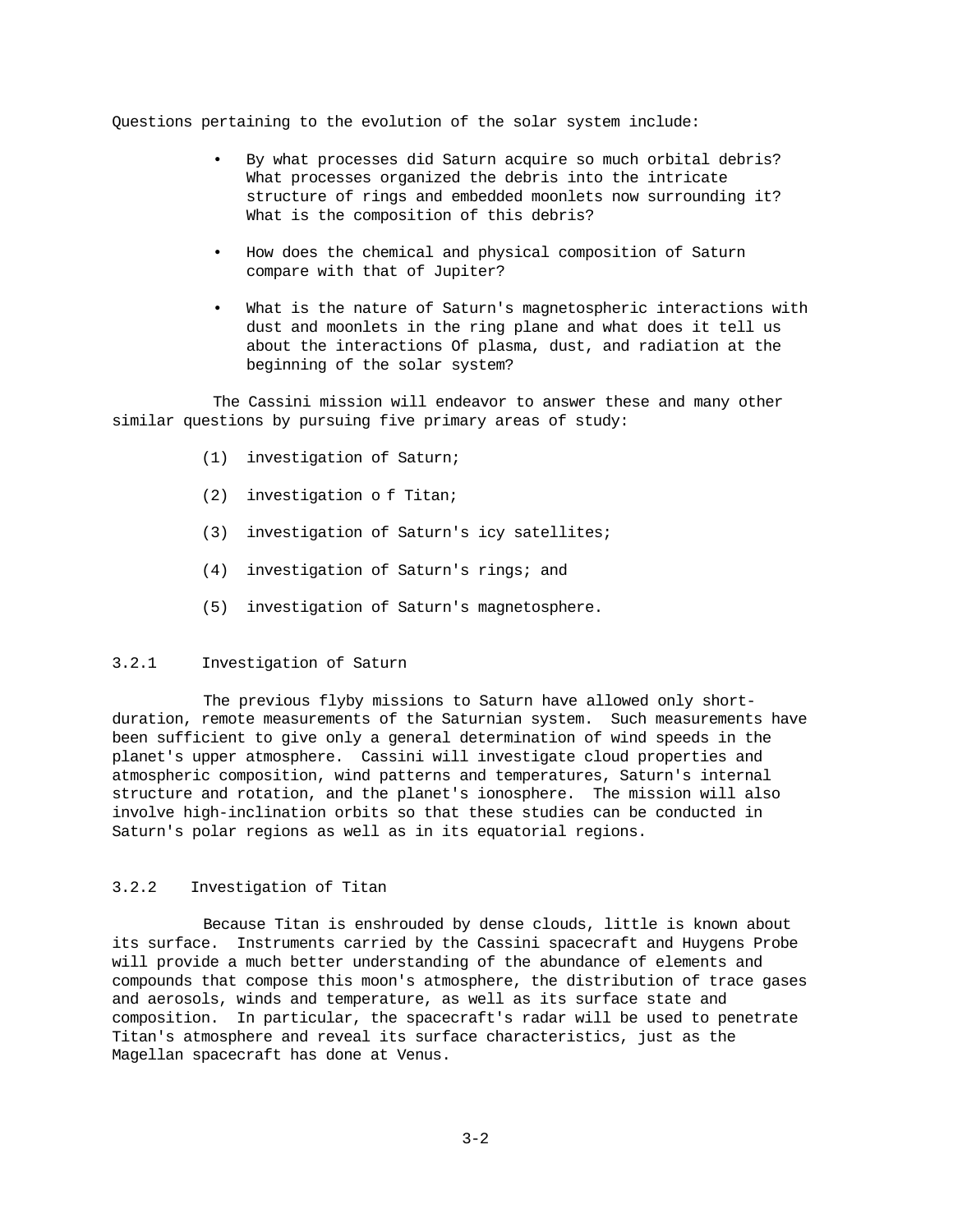#### 3.2.3 Investigation of Saturn's Icy Satellites

Saturn's other moons are ice-covered bodies. Cassini will examine their physical characteristics and investigate their geological histories. These studies will consider how their surfaces have evolved over time, the composition and distribution of materials on their surfaces, their internal structure, and how they interact with Saturn's magnetosphere. Of particular interest is the half-dark, half-light moon, Iapetus. The light side of the moon is believed to be composed of ice, the dark side possibly of some organic material.

# 3.2.4 Investigation of Saturn's Rings

The Voyager flybys in 1980 and 1981 proved Saturn's ring system to be much more complex than previously realized, with intricate braiding" in some parts of the system. Cassini will permit detailed studies of ring structure and composition, dynamic processes, dust and micrometeoroid environments, and of interactions between the rings, magnetosphere, and satellites.

# 3.2.5 Investigation of Saturn's Magnetosphere

Saturn's magnetosphere is the region of space under the dominant influence of the planet's magnetic field. Cassini will carry instruments to study the configuration and dynamics of the magnetosphere; the nature, source, and fate of its trapped particles; and how it interacts with the solar wind, satellites, and rings. One particular phenomenon of interest is the Saturn Kilometric Radiation (SKR), a poorly understood, very low frequency, electromagnetic radiation that scientists believe is being emitted by the auroral regions in Saturn's high latitudes.

# 3.2.6 Investigations Necessary for Implementation of the Cassini Mission Science Objectives

The mission science objectives enumerated above are summarized in Table 3-1. The specific investigations associated with these objectives are delineated in Tables 3-2a, 3-2b, 3-2c, 3-3, and 3-4. In Tables 3-2b and 3-2c, a solid bullet indicates that a notable contribution is made toward that objective. Each of the objectives is addressed by one or more of the investigations; each investigation contributes in a major way to multiple objectives.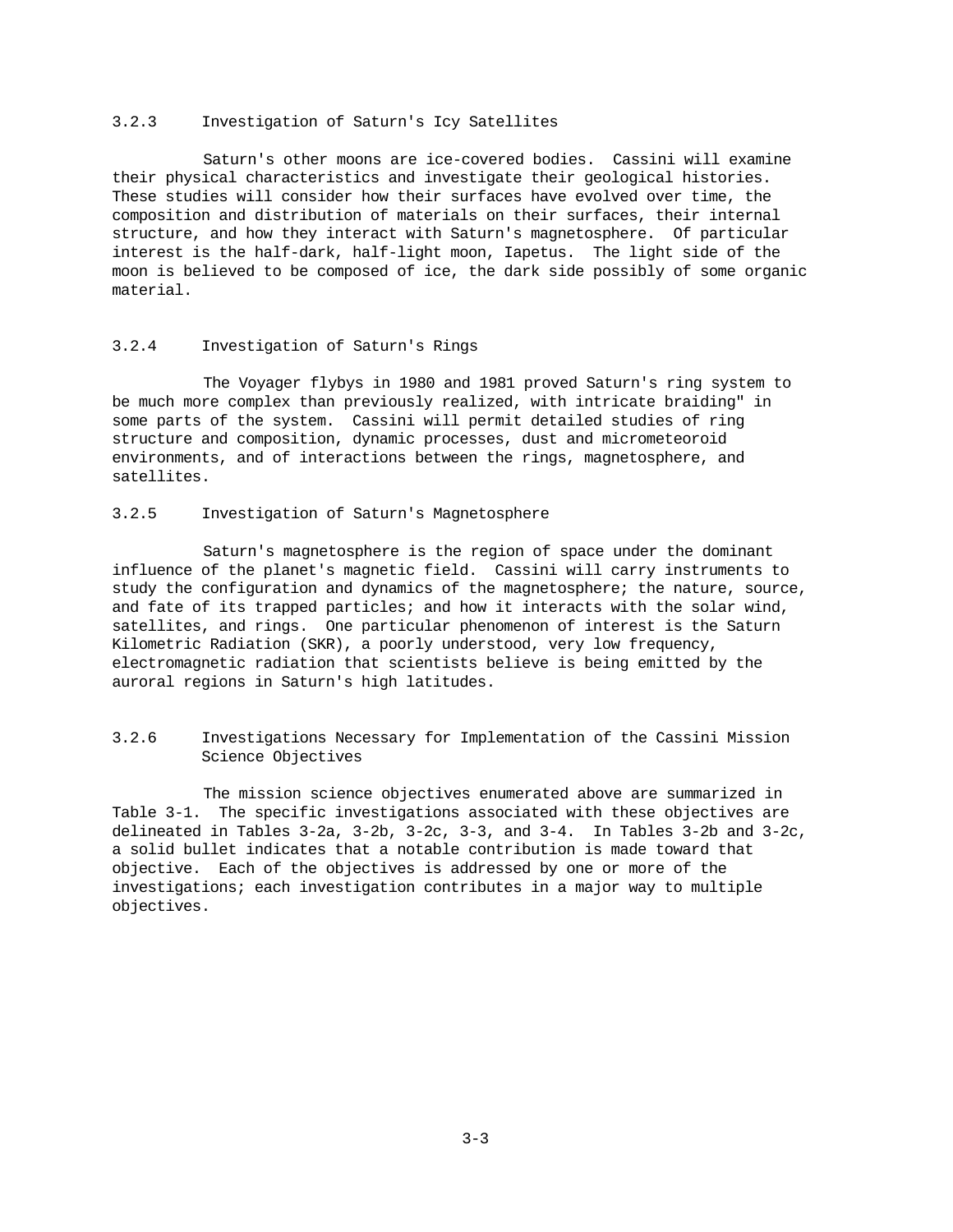# Table 3-1. Summary of Cassini Mission Science Objectives

| <b>TITAN</b><br><b>OBJECTIVES</b>  | Determine abundances of atmospheric constituents including any noble<br>gases), establish isotope ratios for abundant elements, constrain<br>scenarios of formation and evolution of Titan and its atmosphere.                                                     |
|------------------------------------|--------------------------------------------------------------------------------------------------------------------------------------------------------------------------------------------------------------------------------------------------------------------|
|                                    | Observe vertical and horizontal distributions of trace gases, search for<br>more complex organic molecules, investigate energy sources for<br>atmospheric chemistry, model the photochemistry of the stratosphere,<br>study formation and composition of aerosols. |
|                                    | Measure winds and global temperatures; investigate cloud physics,<br>general circulation, and seasonal effects in Titan's atmosphere;<br>search for lightning discharges.                                                                                          |
|                                    | Determine the physical state, topography, and composition of the<br>surface; infer the internal structure of the satellite.                                                                                                                                        |
|                                    | Investigate the upper atmosphere, its ionization, and its role as a source<br>of neutral and ionized material for the magnetosphere of Saturn.                                                                                                                     |
| <b>SATURN</b><br><b>OBJECTIVES</b> | Determine temperature field, cloud properties, and composition of the<br>atmosphere of Saturn.                                                                                                                                                                     |
|                                    | Measure the global wind field, including wave and eddy components;<br>observe synoptic cloud features and processes.                                                                                                                                               |
|                                    | Infer the internal structure and rotation of the deep atmosphere.                                                                                                                                                                                                  |
|                                    | Study the diurnal variations and magnetic control of the ionosphere of<br>Saturn.                                                                                                                                                                                  |
|                                    | Provide observational constraints (gas composition, isotope ratios, heat<br>flux, etc.) on scenarios for the formation and evolution of Saturn.                                                                                                                    |
|                                    | Investigate the sources and morphology of Saturn lightning, including<br>Saturn Electrostatic Discharges (SED) and lightning whistlers.                                                                                                                            |
| <b>RING OBJECTIVES</b>             | Study configuration of the rings and dynamical processes (gravitational,<br>viscous, erosional, and electromagnetic) responsible for ring structure.                                                                                                               |
|                                    | Map composition and size distribution of ring material.                                                                                                                                                                                                            |
|                                    | Investigate interrelation of rings and satellites, including imbedded<br>satellites.                                                                                                                                                                               |
|                                    | Determine dust and meteoroid distribution in the vicinity of the rings.                                                                                                                                                                                            |
|                                    | Study interactions between the rings and Saturn's magnetosphere,<br>ionosphere, and atmosphere.                                                                                                                                                                    |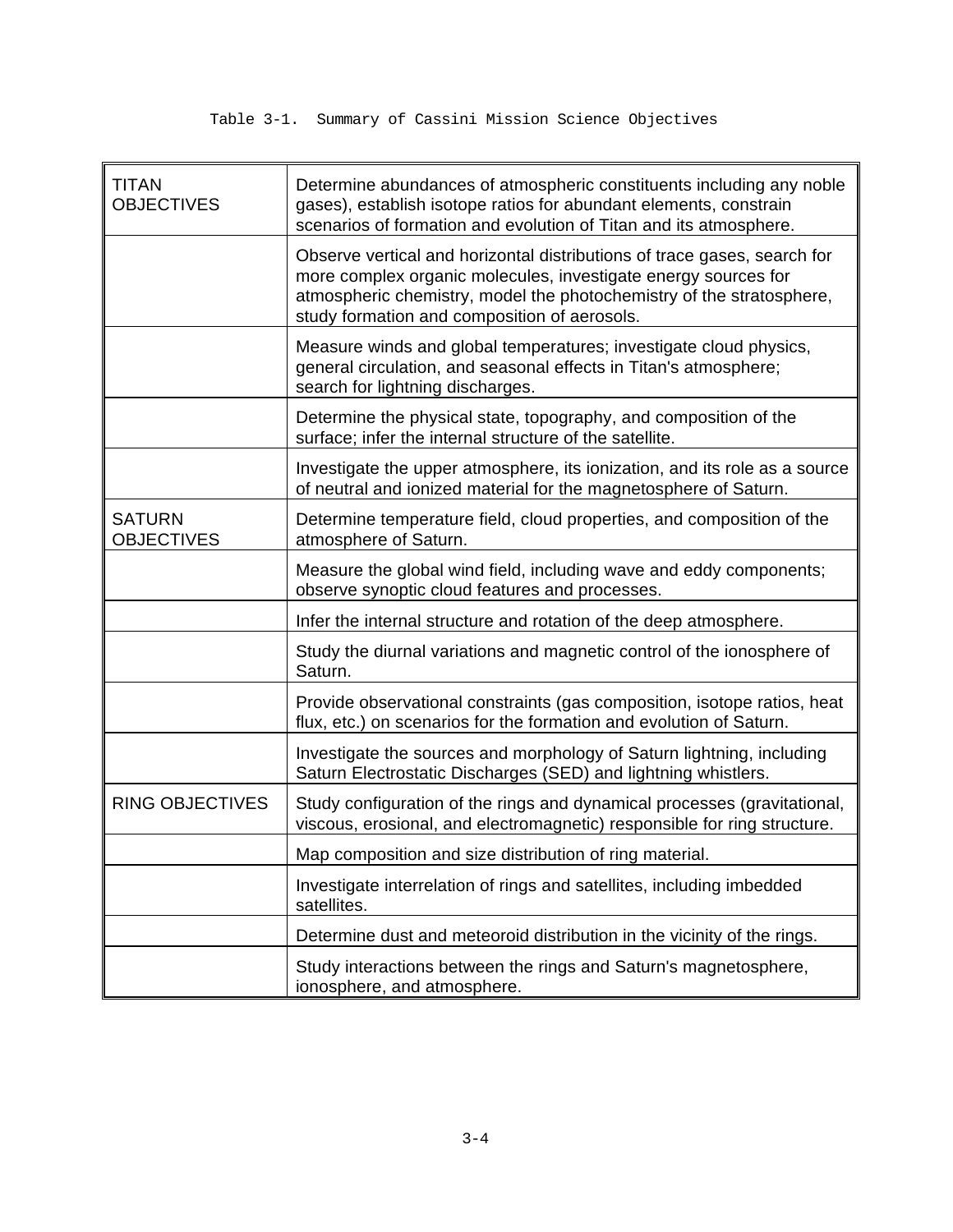| <b>ICY SATELLITES</b><br><b>OBJECTIVES</b> | Determine the general characteristics and geological histories of the<br>satellites.                                                                                                             |
|--------------------------------------------|--------------------------------------------------------------------------------------------------------------------------------------------------------------------------------------------------|
|                                            | Define the mechanisms of crustal and surface modifications, both<br>external and internal.                                                                                                       |
|                                            | Investigate the compositions and distributions of surface materials,<br>particularly dark, organically rich materials and low melting point,<br>condensed volatiles.                             |
|                                            | Constrain models of the satellites' bulk compositions and internal<br>structures.                                                                                                                |
|                                            | Investigate interactions with the magnetosphere and ring systems and<br>possible gas injections into the magnetosphere.                                                                          |
| <b>MAGNETOSPHERE</b><br><b>OBJECTIVES</b>  | Determine the configuration of the nearly axially symmetric magnetic<br>field and its relation to the modulation of Saturn Kilometric Radiation<br>(SKR).                                        |
|                                            | Determine current systems, composition, sources, and sinks of<br>magnetosphere-charged particles.                                                                                                |
|                                            | Investigate wave-particle interactions and dynamics of the day-side<br>magnetosphere and the magnetotail of Saturn and their interactions with<br>the solar wind, the satellites, and the rings. |
|                                            | Study the effect of Titan's interaction with the solar wind and<br>magnetospheric plasma.                                                                                                        |
|                                            | Investigate interactions of Titan's atmosphere and exosphere with the<br>surrounding plasma.                                                                                                     |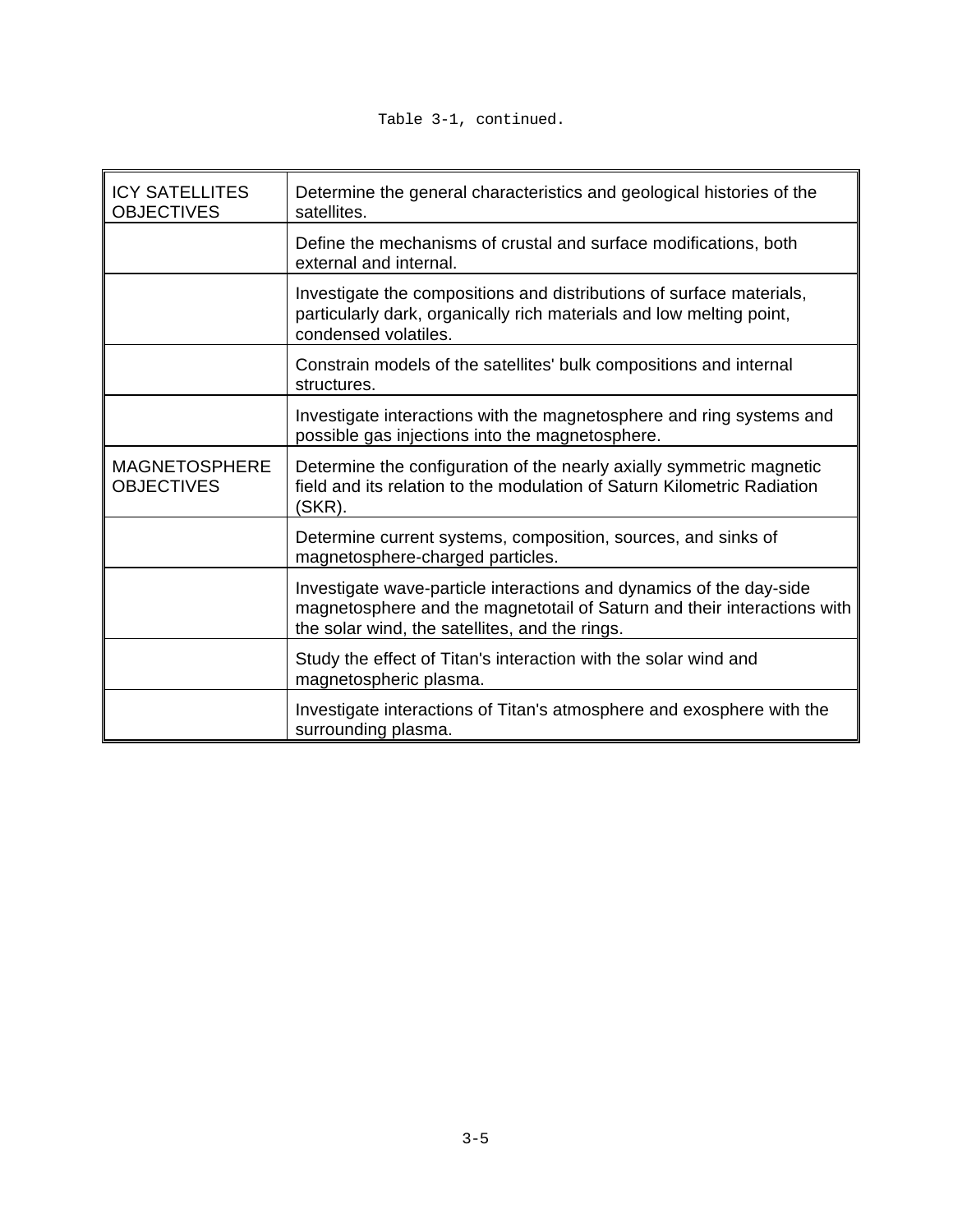# Table 3-2. Saturn Orbiter Investigations of Saturn and Titan

| <b>Acronym</b> | <b>Instrument</b>                               | <b>Acronvm</b> | <b>Instrument</b>                    |
|----------------|-------------------------------------------------|----------------|--------------------------------------|
| <b>INMS</b>    | <b>Ion and Neutral Mass Spectrometer</b>        | <b>CDA</b>     | Cosmic Dust Analyzer                 |
| <b>ISS</b>     | Imaging Science Subsystem                       | <b>CIRS</b>    | Composite Infrared Spectrometer      |
| <b>RADAR</b>   | <b>Cassini Radar</b>                            | <b>MAG</b>     | Dual Technique Magnetometer          |
| <b>RSS</b>     | Radio Science Subsystem                         | <b>MIMI</b>    | Magnetospheric Imaging Instrument    |
| <b>VIMS</b>    | <b>Visual and Infrared Mapping Spectrometer</b> | <b>RPWS</b>    | <b>Radio and Plasma Wave Science</b> |
| <b>CAPS</b>    | Cassini Plasma Spectrometer                     | <b>UVIS</b>    | Ultraviolet Imaging Spectrograph     |

# Table 3-2a. Instruments

Table 3-2b. Saturn Orbiter Investigations of Titan

| ______<br><b>INVESTIGATION</b><br><b><i>COMMANDAD COMMAND</i></b> |  | $rac{6}{2}$ | <b>ADAR</b><br>๔ | <b>RSS</b> | SMIN | sa<br>S | δQ                                            | CIRS | <b>MAG</b> | MINI | RPWS | ഇ                                       |
|-------------------------------------------------------------------|--|-------------|------------------|------------|------|---------|-----------------------------------------------|------|------------|------|------|-----------------------------------------|
| <b>TITAN</b>                                                      |  |             |                  |            |      |         | and a series of the company of the company of |      |            |      |      | the contract of the company of the con- |
| Atmospheric abundances                                            |  |             |                  |            |      |         |                                               |      |            |      |      |                                         |
| Atmospheric chemistry and distribution of species;<br>aerosols    |  |             |                  |            |      |         |                                               |      |            |      |      |                                         |
| Atmospheric circulation and physics                               |  |             |                  |            |      |         |                                               |      |            |      |      |                                         |
| State and composition of surface; interior                        |  |             |                  |            |      |         |                                               |      |            |      |      |                                         |
| Upper atmosphere and relation to magnetosphere                    |  |             |                  |            |      |         |                                               |      |            |      |      |                                         |

 $\sim 10^{-11}$ 

 $\bullet$  = Notable Contribution(s)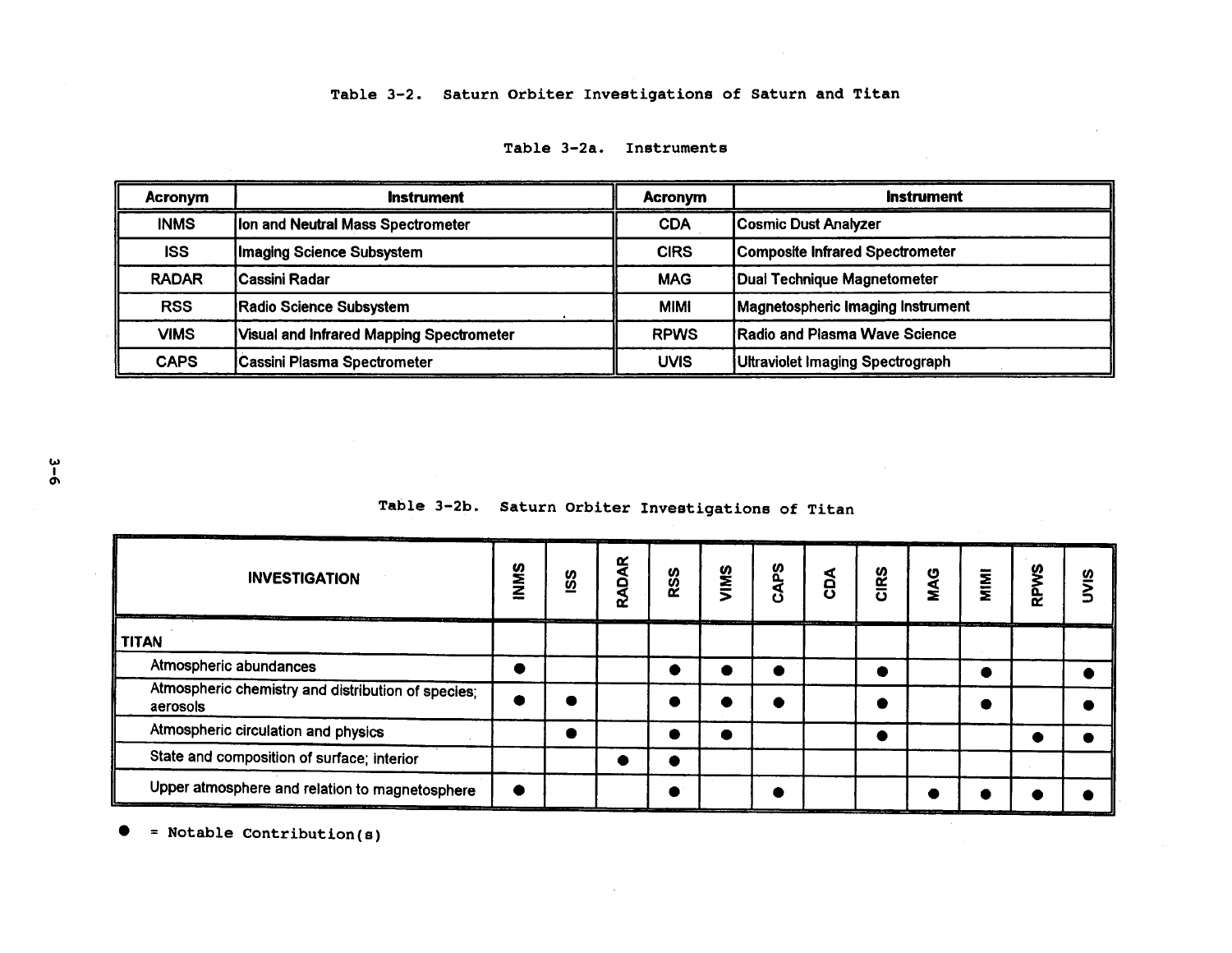| <b>INVESTIGATION</b>                                                                                 | <b>MINIS</b> | ပ္တိ      | <b>RADAR</b> | RSS       | VIMS      | <b>CAPS</b> | $\mathbf{g}$ | CIRS      | MAG       | <b>NIKI</b> | <b>RPWS</b> | š         |
|------------------------------------------------------------------------------------------------------|--------------|-----------|--------------|-----------|-----------|-------------|--------------|-----------|-----------|-------------|-------------|-----------|
| <b>SATURN</b>                                                                                        |              |           |              |           |           |             |              |           |           |             |             |           |
| Atmospheric and cloud properties and composition                                                     |              | $\bullet$ |              | $\bullet$ | $\bullet$ |             |              | $\bullet$ |           |             |             | €         |
| Synoptic features and processes; winds and eddies                                                    |              | ●         |              | ٠         | $\bullet$ |             |              | $\bullet$ |           |             |             |           |
| Internal structure and rotation of deep atmosphere                                                   |              |           |              |           | ٠         |             |              |           | $\bullet$ |             | $\bullet$   |           |
| lonospheric diurnal variations and magnetic control                                                  |              |           |              |           |           | $\bullet$   |              |           | $\bullet$ | $\bullet$   | $\bullet$   | $\bullet$ |
| Physical and compositional properties and evolution                                                  |              |           |              | $\bullet$ | $\bullet$ | $\bullet$   |              | $\bullet$ |           |             |             | $\bullet$ |
| Lightning (SED, whistlers)                                                                           |              | ●         |              |           |           |             |              |           |           |             | $\bullet$   |           |
| <b>RINGS</b>                                                                                         |              |           |              |           |           |             |              |           |           |             |             |           |
| Configuration and processes                                                                          |              | $\bullet$ |              | $\bullet$ | $\bullet$ |             |              | ●         | ۰         |             |             | ٠         |
| Composition and particle size                                                                        | $\bullet$    | $\bullet$ |              | $\bullet$ | $\bullet$ | $\bullet$   | ۰            | ▲         |           |             |             |           |
| Interrelation with satellites                                                                        |              | $\bullet$ |              | ●         | $\bullet$ | ●           | ●            | ●         |           |             |             |           |
| Dust and meteoroid distribution                                                                      |              | ●         |              |           |           |             | ●            |           |           |             | ●           |           |
| Interactions with Saturn magnetosphere, ionosphere, and atmosphere                                   | $\bullet$    |           |              |           |           |             | ●            |           | ●         |             |             |           |
| <b>ICY SATELLITES</b>                                                                                |              |           |              |           |           |             |              |           |           |             |             |           |
| Characteristics and geological histories                                                             |              | $\bullet$ |              |           | ٠         |             |              | $\bullet$ |           |             |             |           |
| Mechanisms of modification                                                                           |              | $\bullet$ |              |           | ٠         | $\bullet$   | $\bullet$    |           |           |             |             |           |
| Composition and distribution of surface materials, especially dark,<br>organic rich, and condensates |              | ٠         |              |           |           |             |              |           |           |             |             |           |
| Bulk compositions and internal structures                                                            |              | $\bullet$ |              | $\bullet$ | $\bullet$ |             |              |           |           |             |             |           |
| Interactions with magnetosphere and rings                                                            |              | $\bullet$ |              |           | $\bullet$ | $\bullet$   | $\bullet$    | $\bullet$ | ٠         | ●           | ●           | ▲         |
| <b>MAGNETOSPHERE OF SATURN</b>                                                                       |              |           |              |           |           |             |              |           |           |             |             |           |
| Configuration of magnetic field and relation to SKR                                                  |              |           |              |           |           |             |              |           | $\bullet$ |             | $\bullet$   |           |
| Charged particle currents, compositions, sources, and sinks                                          |              |           |              |           |           | ٠           |              |           |           | ●           |             |           |
| Wave-particle interactions and dynamics                                                              |              |           |              |           |           | ●           |              |           | ٠         | $\bullet$   | ٠           |           |
| Titan's interaction with solar wind and magnetospheric plasma                                        | $\bullet$    |           |              | ۰         |           | ٠           |              |           | $\bullet$ | ▲           |             |           |
| Interactions of Titan's atmosphere and exosphere with surrounding<br>plasmas                         | ●            |           |              |           |           |             |              |           |           |             |             |           |

Table 3-2c. Saturn Orbiter Investigations of Saturn, Its Rings, Icy Satellites, and Magnetosphere

 $\bullet$  = Notable Contribution(s)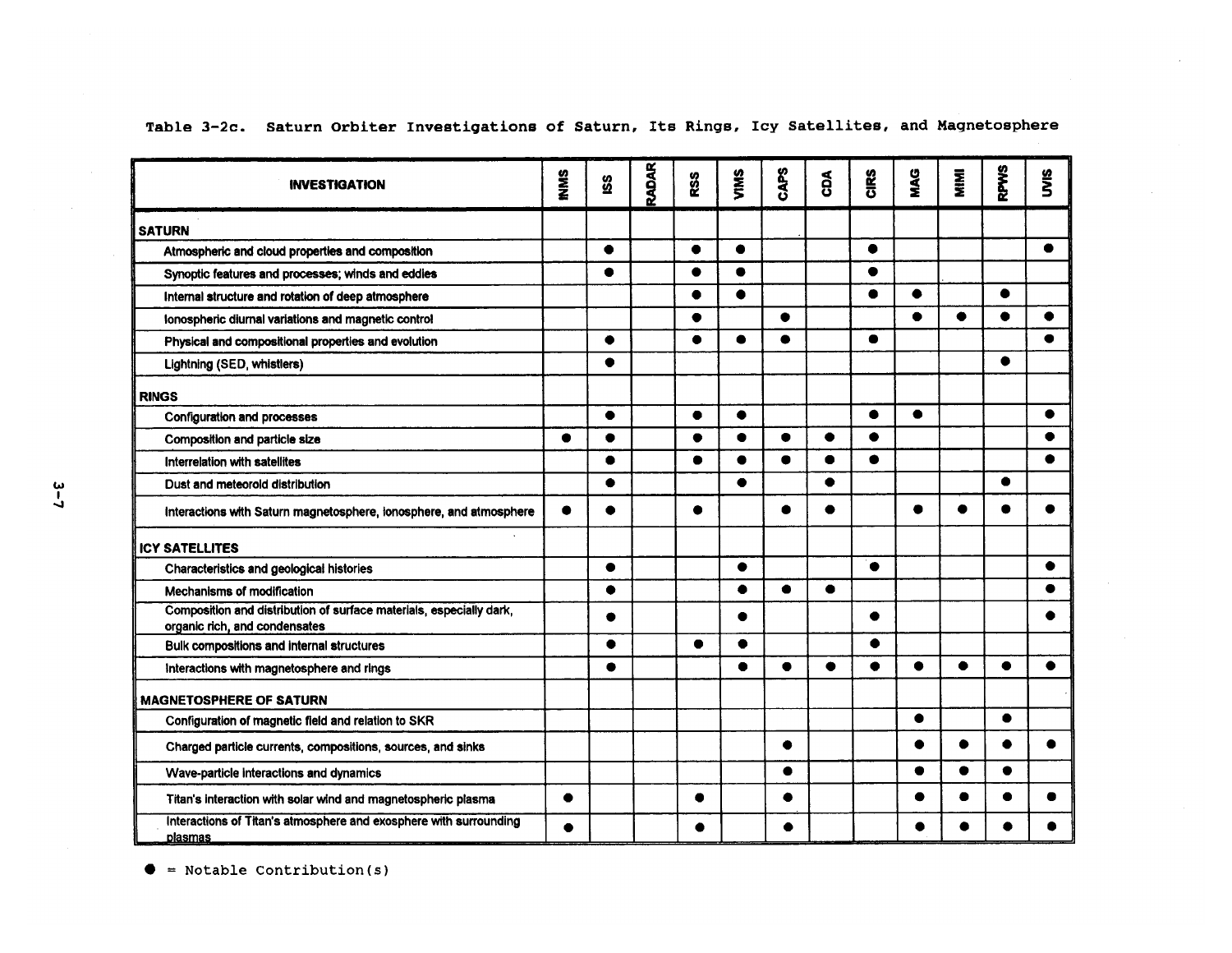| Acronym       | Instrument                                  | Investigation                                               |  |  |
|---------------|---------------------------------------------|-------------------------------------------------------------|--|--|
| <b>ACP</b>    | <b>Aerosol Collector Pyrolyser</b>          | Clouds and aerosols in Titan's atmosphere                   |  |  |
| <b>DISR</b>   | Descent Imager and Spectral<br>Radiometer   | Temperatures, atmospheric aerosols, and the<br>surface      |  |  |
| <b>DWE</b>    | Doppler Wind Experiment                     | Wind                                                        |  |  |
| <b>GCIVIS</b> | Gas Chromatograph and Mass<br>Spectrometer  | Chemical composition of atmospheric gases<br>and aerosols   |  |  |
| <b>HASI</b>   | Huygens Atmospheric Structure<br>Instrument | Physical and electrical properties of Titan's<br>atmosphere |  |  |
| <b>SSP</b>    | Surface Science Package                     | Physical properties of Titan's surface                      |  |  |

# Table 3-3. Huygens Probe Investigations of Titan

Table 3-4. Interdisciplinary Science (IDS)

Saturn Orbiter Aeronomy and Solar Wind Interactions Atmospheres Magnetosphere and Plasma Origin and Evolution Rings and Dust **Satellites** Huygens Probe Titan aeronomy Titan atmosphere and surface

Titan chemistry exobiology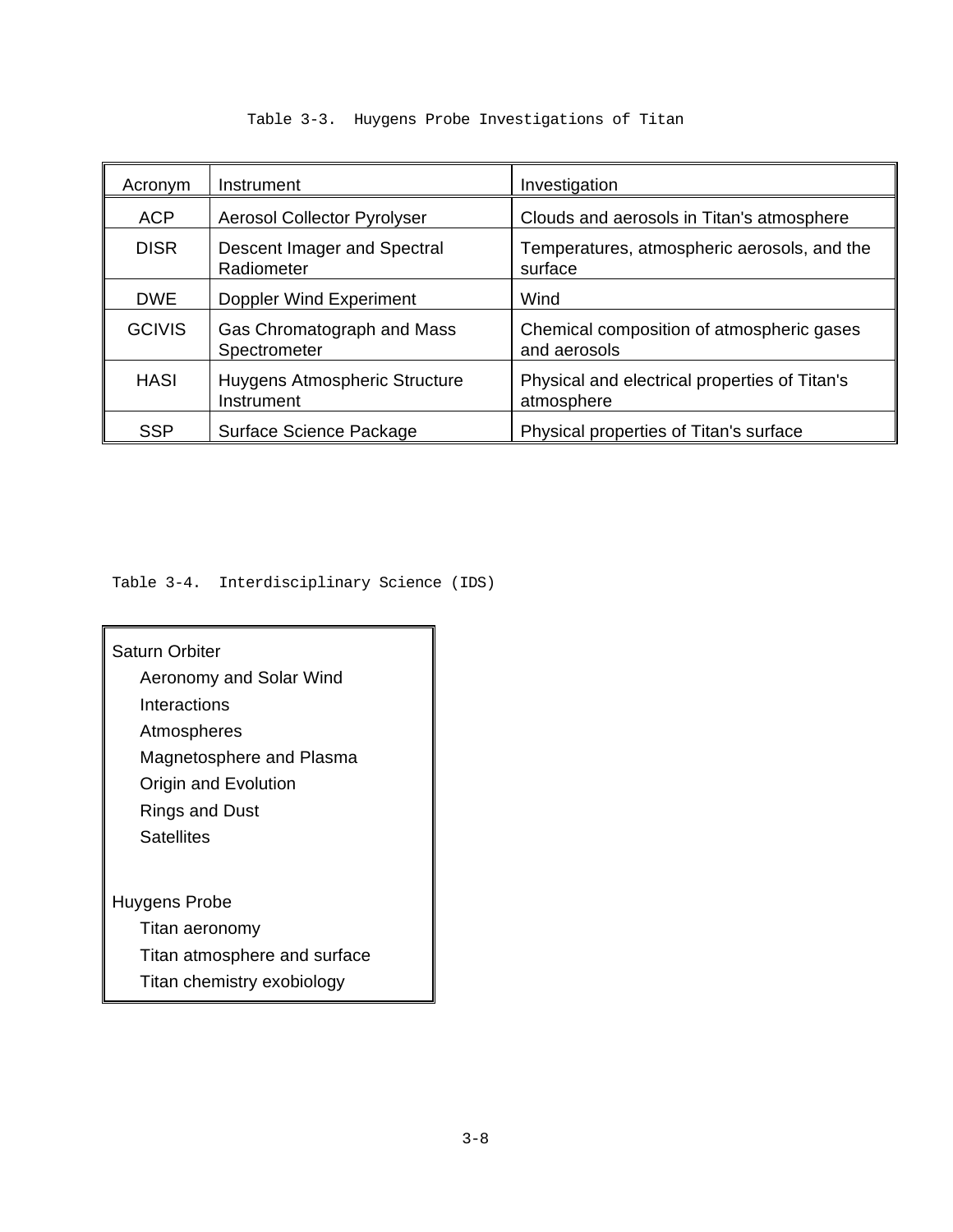#### 3.3 THE BASELINE CASSINI MISSION DESIGN

#### 3.3.1 The Baseline Primary Mission Design

The baseline Cassini Mission is scheduled for launch within a 25-day period beginning October 6, 1997. Using the Titan IV/Centaur launch vehicle described in Section 2, the spacecraft will be injected into a 6.7-year VVEJGA (Venus-Venus-Earth-Jupiter-Gravity-Assist) trajectory to Saturn, as shown in Figure 3-1.

The first Venus swingby will occur in April 1998. The following December, a maneuver will occur to place the spacecraft on course for the second Venus swingby in June 1999. Due to the Earth's unique orientation relative to Venus during this time period, the spacecraft will be able to fly on to Earth in slightly under two months, where it will obtain another gravity assist in August 1999.

After flying past the Earth, the spacecraft will swing out toward Jupiter, passing through the asteroid belt. Due to limited propellant reserves, lack of adequate ground systems for support, and the absence of a readily accessible asteroid of appropriate size, an asteroid flyby along the way is not planned. In December 2000, the spacecraft will swing by Jupiter to obtain a fourth and final gravity assist.

For several months prior to arrival at Saturn in June 2004, the spacecraft will perform science observations of the Saturnian system as it draws nearer to its destination. The intensity and pace of observations will increase sharply during the last few days, prior to the execution of the Saturn Orbit Insertion (SOI) burn. The spacecraft's closest approach to the planet during the SOI phase, at about 1.3 Saturn radii, is the closest of the entire mission. Because this provides a unique opportunity for observing the inner regions of the ring system and magnetosphere, the roughly 1.5-hour orbital insertion burn will be delayed about 0.75 hours from its optimal point to permit such science observations.

After SOI, the spacecraft will swing out to the most distant point in its orbit around Saturn (about 200 Saturn radii), and then swing in again to achieve an encounter with Titan in November 2004 (Figure 3-2). About three weeks before Cassini's first flyby of Titan, the spacecraft will release the Huygens Probe, targeted for entry into Titan's atmosphere. Two days after Probe release, the Orbiter will perform a deflection maneuver to be in position to receive scientific information gathered by the Huygens Probe throughout its estimated 2.5-hour parachute descent to Titan's surface. The Orbiter can remain in position to receive information from the battery-powered probe for up to three hours, which would include data collected at the surface if the probe survives its landing. All data gathered by the probe will be stored on the Orbiter for later transmission to Earth.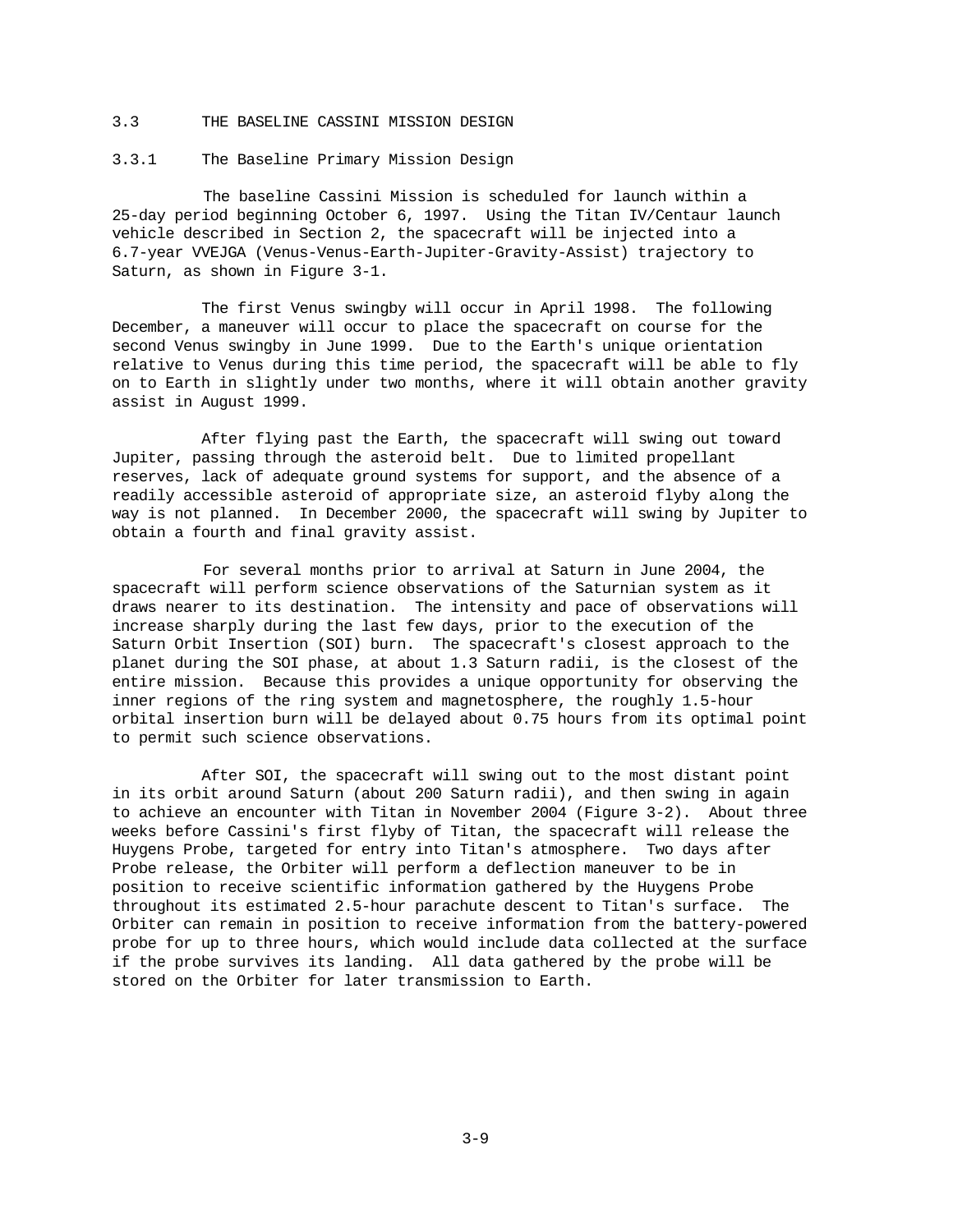The spacecraft will then continue on its tour of the Saturnian system, including multiple Titan swingbys for gravity assist and science acquisition. The Titan swingbys and Saturn orbits will be designed to allow maximum science coverage, including the acquisition of science data from Saturn's icy satellites. By the end of the four-year tour, the orbital inclination will have been increased from an initial value of 10.5 degrees to approximately 80 degrees, allowing investigation of the environment at high latitudes. In particular, the spacecraft will investigate the source of the unique Saturn Kilometric Radiation (Subsection 3.2.5). The 10.7-year nominal mission will then end in June 2008.

# 3.3.2 The Baseline Backup mission Design

In the event that a problem should arise with the spacecraft or launch vehicle, causing a delay in the launch date for the primary trajectory, a launch date for the backup trajectory has been scheduled for March 1999, around 17 months after the primary mission launch opportunity. The baseline Cassini backup mission would be able to fulfill scientific goals similar to the primary mission's, including the four-year satellite tour. This longer cruise time increases the probability of spacecraft malfunction. The time in storage also provides opportunity for malfunction.

The baseline backup trajectory is a much longer, 9.8-year VEEGA (Venus-Earth-Earth-Gravity-Assist) trajectory. In this trajectory, the gravity-assist sequence begins with a June 2000 swingby of Venus, after which the spacecraft proceeds to Earth for a second gravity assist in August 2001. This second assist propels the spacecraft on a broad, sweeping arc through the asteroid belt. In August 2004, Cassini arrives back at the Earth for a third and final gravity assist. This assist catapults the spacecraft toward Saturn, allowing an arrival at the ringed planet in December 2008. The Probe delivery and tour portions of the mission are very similar to those described for the baseline mission, with the timetable shifted to reflect the 2008 arrival date. The different arrival date, however, is less desirable than that of the baseline primary. Aside from the four-year delay in science return compared with the baseline, it also offers a much less advantageous geometry of Saturn's rings, both as seen from the Earth and from the spacecraft.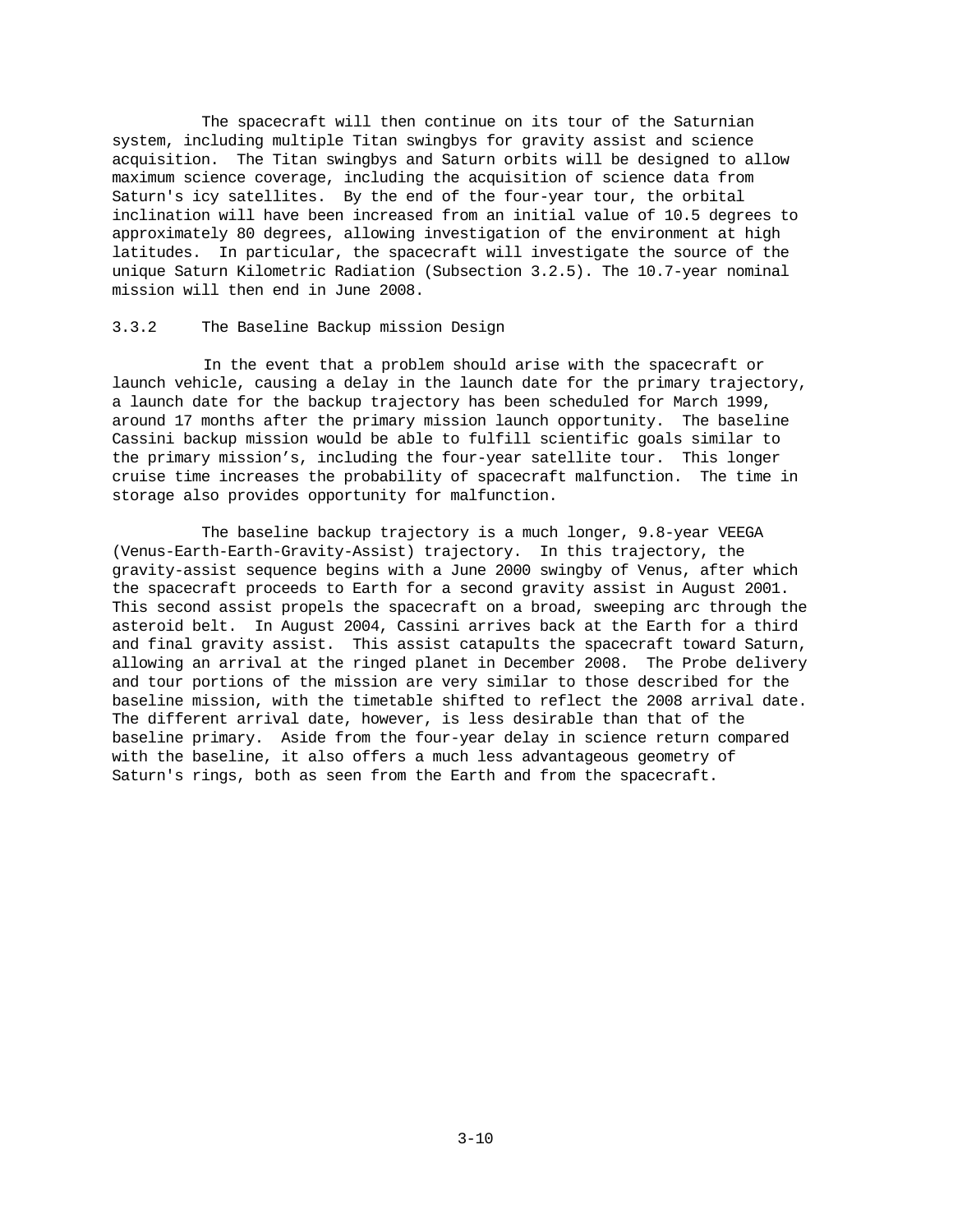

Figure 3-1. Cassini Interplanetary Trajectory, VVEJGA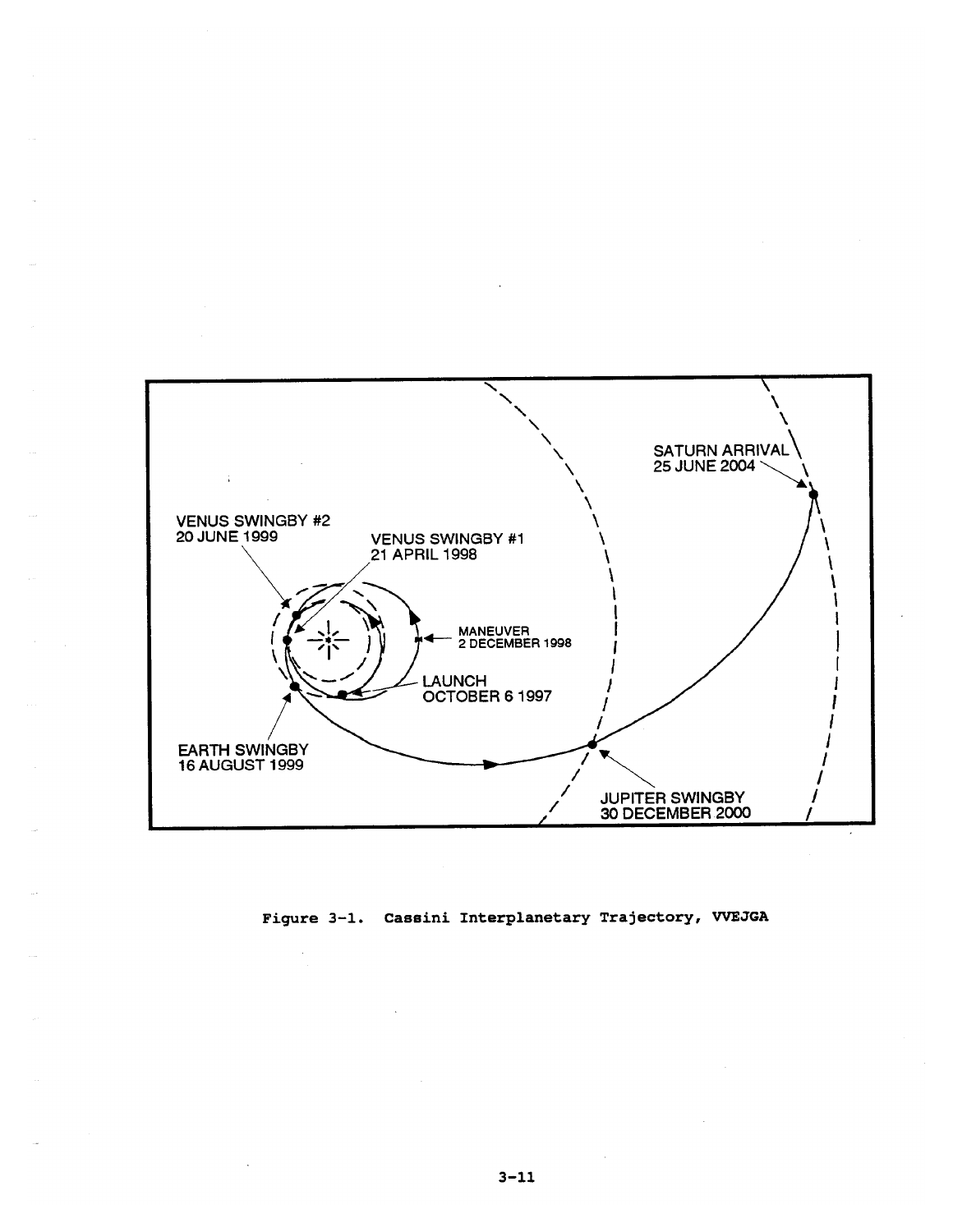

 $\sim 10^{-1}$ 

Figure 3-2. Cassini Saturn Arrival and Initial Orbit

 $3 - 12$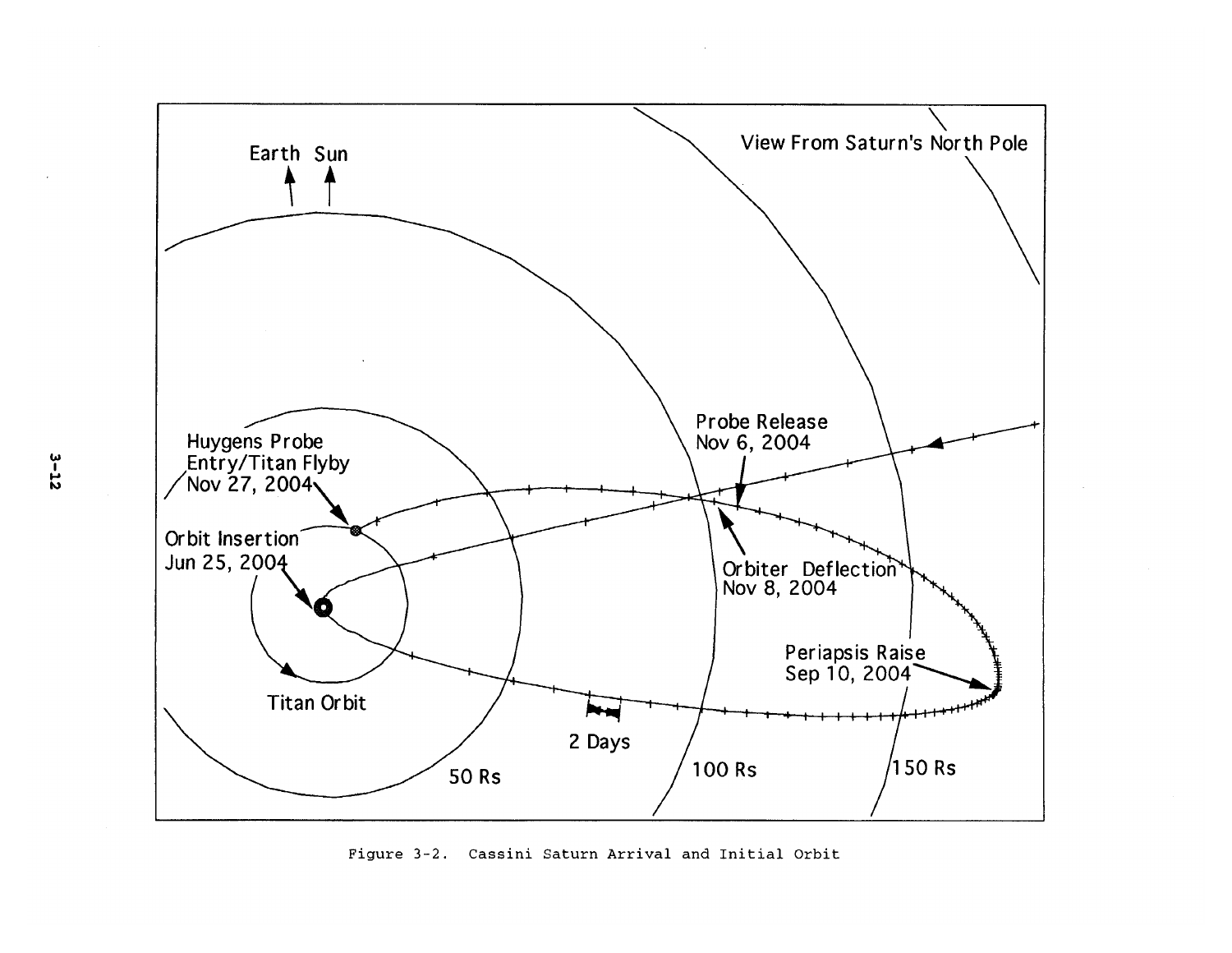## APPENDIX A

# BIBLIOGRAPHY

- Bennett, G., et al, *The General Purpose Heat Source -- Radioisotope Thermoelectric Generator: Power for the Galileo and Ulysses Missions* (21st Intersociety Energy Conversion Engineering Conference: Vol. 3, 0869458, p. 1999, 1986)
- CFR, 1992 *Code of Federal Regulations, Title 14, Subpart 1216.3, Aeronautics and Space* (January 1, 1992)
- Jet Propulsion Laboratory, *Cassini Project Policies and Requirements* (Cassini Project Document 699-004/JPL D-9945, July 21, 1992)
- Jet Propulsion Laboratory, *Cassini Project: Mass Power Report, Issue #32* (Cassini Project Document 699-010, Issue 32/JPL D-7355, Issue 9, July 31, 1992)
- Jet Propulsion Laboratory, *Cassini Project Mission and Spacecraft System critical Design Review: Cassini Science (Presentation, December 8, 1992)*
- Martin Marietta, *Titan IV CRAF/Cassini EIS Databook, Rev: Basic* (MCR-91-2580, Denver, CO, December 1991)